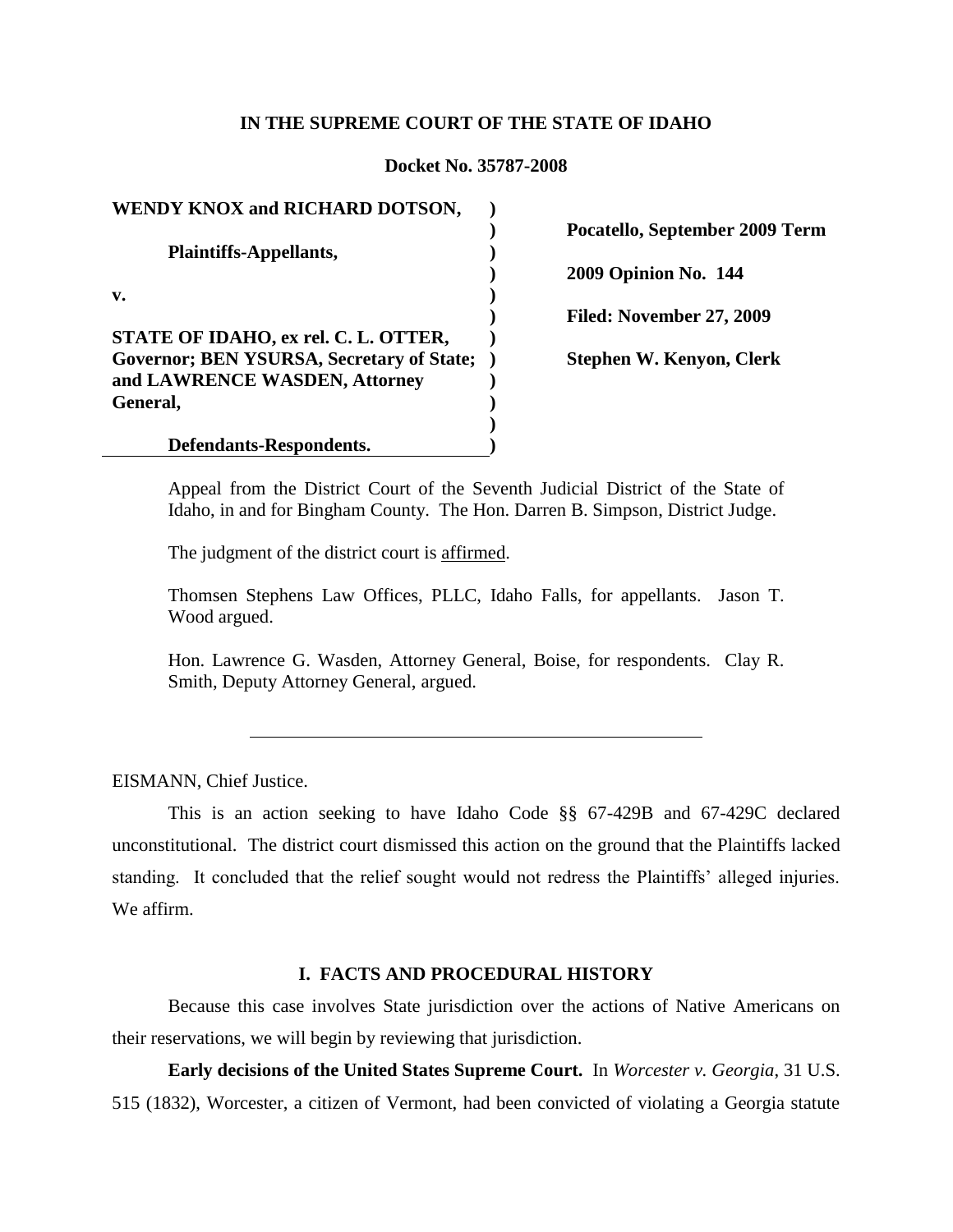making it illegal for "white persons" to reside "within the limits of the Cherokee nation without a license or permit from his excellency the governor" and without having taken a required oath. *Id.* at 542. In declaring the Georgia statute void, the Supreme Court held that the laws of Georgia had no force and effect in the Cherokee nation.

The Cherokee nation, then, is a distinct community occupying its own territory, with boundaries accurately described, in which the laws of Georgia can have no force, and which the citizens of Georgia have no right to enter, but with the assent of the Cherokees themselves, or in conformity with treaties, and with the acts of congress. The whole intercourse between the United States and this nation, is, by our constitution and laws, vested in the government of the United States.

The act of the state of Georgia, under which the plaintiff in error was prosecuted, is consequently void, and the judgment a nullity.

### *Id*. at 561.

In *In re Kansas Indians*, 72 U.S. 737 (1866), and *In re New York Indians*, 72 U.S. 761, (1866), the Supreme Court held that Kansas and New York did not have authority to tax Indian lands within their respective states. In *United States v. Kagama*, 118 U.S. 375 (1886), the Court held that the federal government had authority to criminalize conduct by Indians committed on the reservation. In so holding, the Court stated, "These Indian tribes *are* the wards of the nation. . . . They owe no allegiance to the states, and receive from them no protection." *Id*. at 383-84 (emphasis in original).

In *Ex parte Kan-gi-shun-ca*, 109 U.S. 556 (1883), the Court addressed whether a district court in the territory of Dakota had jurisdiction to try an Indian for the murder of another Indian committed on an Indian reservation. The district court had two distinct jurisdictions. "As a territorial court it administer[ed] the local law of the territorial government; as invested by act of congress with jurisdiction to administer the laws of the United States, it ha[d] all the authority of circuit and district courts." *Id*. at 560. The Court noted that "by section 1839 Rev. St., it [the Sioux reservation] is excepted out of and constitutes no part of [Dakota] territory." *Id*. at 559. The Court explained that the object of that statute was "to exclude the jurisdiction of any state or territorial government over Indians within its exterior lines, without their consent, where their rights have been reserved and remain unextinguished by treaty." *Id*. Thus, the issue was whether the district court exercising its jurisdiction to administer the laws of the United States had jurisdiction to try the defendant for murder. The Supreme Court ultimately held that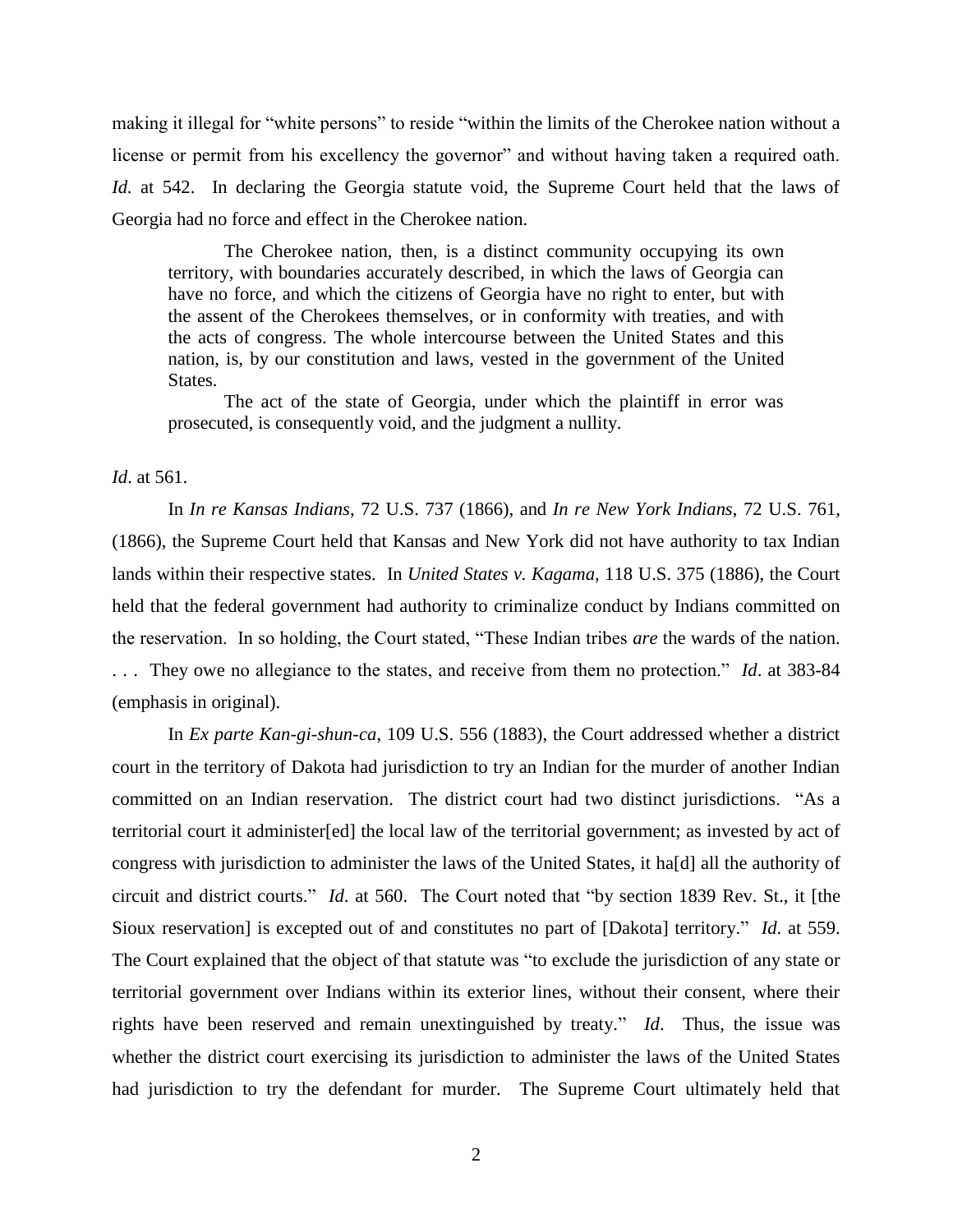Congress had not given it jurisdiction to try a crime committed by one Indian against the person or property of another. *Id.* at 571-72. After the decision in *Ex parte Kan-gi-shun-ca*, Congress enacted legislation making Indians subject to territorial laws for the crimes of murder, manslaughter, rape, assault with intent to kill, arson, burglary, and larceny and granting jurisdiction to territorial courts to try such crimes. *Ex parte Gon-shay-ee*, 130 U.S. 343, 349-350 (1889).

There were three cases decided by the United States Supreme Court that involved jurisdictional issues arising in Idaho. First, in *Harkness v. Hyde*, 98 U.S. 476 (1878), the Supreme Court held that the service of a summons and complaint by an Idaho sheriff upon a defendant at his place of residence on the Shoshone reservation was void. Relying upon the Organic Act from the Territory of Idaho, the Court stated,

The act of Congress of March 3, 1863, organizing the Territory of Idaho, provides that it shall not embrace within its limits or jurisdiction any territory of an Indian tribe without the latter"s assent, but that "all such territory shall be excepted out of the boundaries, and constitute no part of the Territory of Idaho," until the tribe shall signify its assent to the President to be included within the Territory.<sup>1</sup>

## *Id.* at 477.

 $\overline{a}$ 

The Court then noted, "No assent was given by this treaty that the territory constituting the reservation should be brought under the jurisdiction, or be included within the limits, of Idaho." *Id.* at 478. The Court concluded, "The territory reserved [for the Shoshone reservation], therefore, was as much beyond the jurisdiction, legislative or judicial, of the government of Idaho, as if it had been set apart within the limits of another country, or of a foreign State." *Id*.

The second case was *Langford v. Monteith*, 102 U.S. 145 (1880), decided two years later. In that case the Court had before it an unlawful detainer action brought before a territorial justice

 $<sup>1</sup>$  The relevant portion of the Organic Act provided as follows:</sup>

<sup>[</sup>T]hat nothing in this act contained shall be construed to impair the rights of person or property now pertaining to the Indians in said territory, so long as such right shall remain inextinguished by treaty between the United States and such Indians, or include any territory, which, by treaty with the Indian tribes, is not, without the consent of said tribe, to be included within the territorial limits or jurisdiction of any state or territory; but all such territory shall be excepted out of the boundaries and constitute no part of the territory of Idaho, until said tribe shall signify their assent to the President of the United States to be included within said territory, . . . .

<sup>12</sup> Stat. 808, 809 (1863).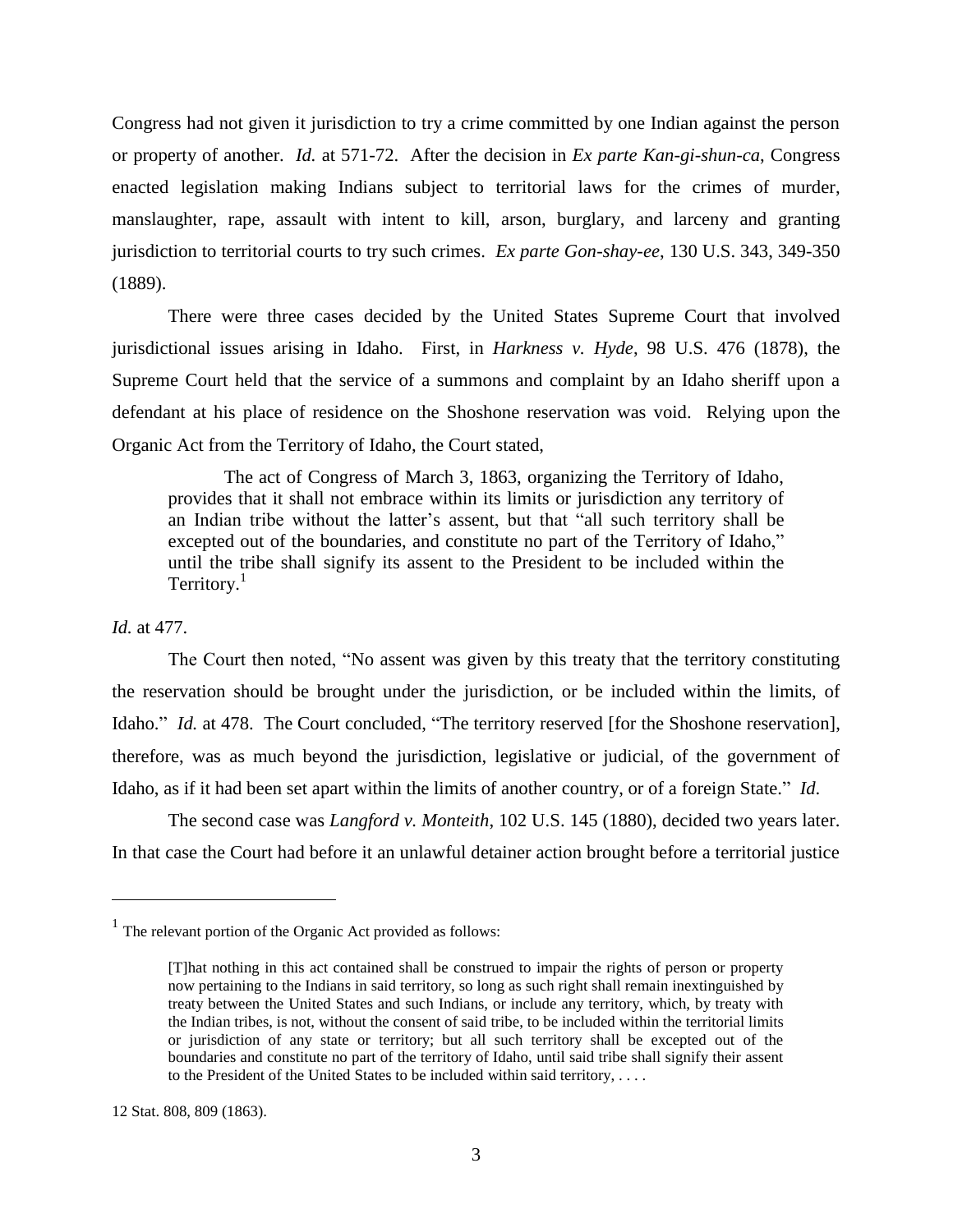of the peace involving two "white men" disputing the right to possession of buildings and grounds located on the Nez Perce Reservation. One of the issues raised on appeal was whether the property within the Reservation was part of the Idaho Territory. In addressing that issue, the Court stated that the decision in *Harkness* was based upon the Court "laboring under a mistake" that the treaty with the Shoshones "contains a clause excluding the lands of the tribe from territorial or State jurisdiction." *Id.* at 147. The Court then stated that because there was no such clause in the treaty with the Nez Perce, "the lands held by them are a part of the Territory and subject to its jurisdiction, so that process may run there, however *the Indians themselves may be exempt from that jurisdiction*." *Id*. at 147 (emphasis added).

The *Langford* Court also gave as an additional rationale for its decision, "as this is a suit between white men, citizens of the United States, the justice of the peace had jurisdiction of the parties." *Id*. Soon afterward, the Supreme Court held in *United States v. McBratney*, 104 U.S. 621 (1881), that the State of Colorado, not the United States, had jurisdiction to try a white man for the murder of another white man committed on the Ute Reservation. In so holding, it stated, "The State of Colorado . . . has acquired criminal jurisdiction over its own citizens and other white persons throughout the whole of the territory within its limits, including the Ute Reservation, and that reservation is no longer within the sole and exclusive jurisdiction of the United States." *Id*. at 624.

The third case was *Utah & Northern Railway Co. v. Fisher*, 116 U.S. 28 (1885). The railroad, a Utah corporation, had tracks crossing the Fort Hall Indian Reservation located in Oneida County in the Idaho Territory. Pursuant to territorial law, the County sought to tax railroad property located within the boundaries of the Reservation. The Supreme Court held that the railroad"s property was subject to such tax. The Court summarized some of the provisions in the treaty with the Shoshones and Bannocks as follows:

Among other things, it was stipulated that the reservation should be set apart for their absolute and undisturbed use and occupation, and for such other friendly tribes or individual Indians to whose admission from time to time they and the United States might consent; and that no person should ever be permitted by the United States to pass through, settle upon, or reside on the reservation, except those designated in the treaty, and such officers, agents, and employes of the government as might be authorized to enter therein in the discharge of duties enjoined by law. The treaty also provided for the punishment, according to the laws of the United States, of any person among the Indians who should commit a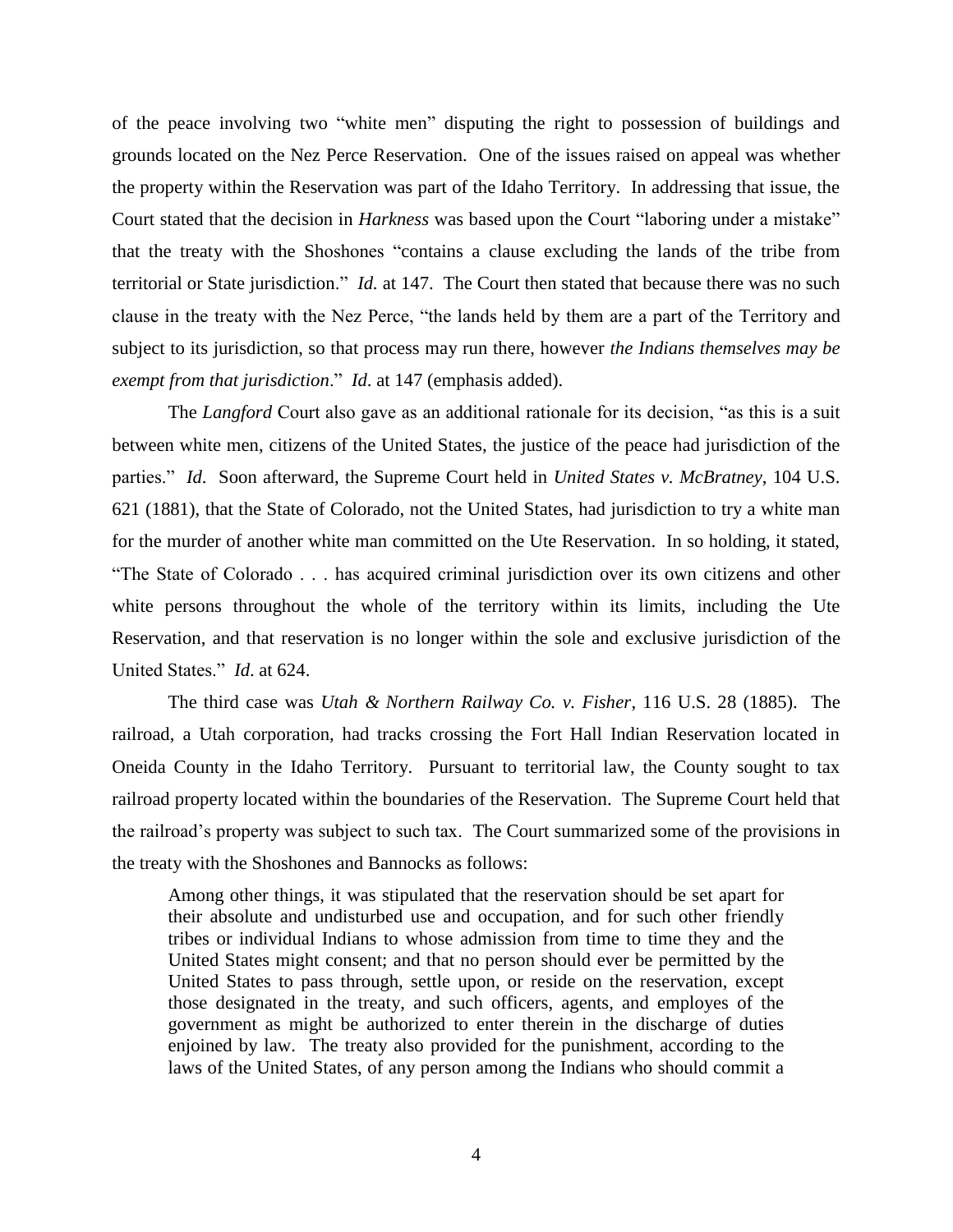wrong or depredation upon the person or property of any one, white, black, or Indian, subject to the authority of the United States, and at peace therewith; ....

*Id.* at 30-31. The railroad argued "that these stipulations cannot be carried out, if the laws of the territory are enforced on the reservation." *Id*. at 31. The Court agreed that upholding Territorial jurisdiction in all cases and to its fullest extent would conflict with the treaty provisions, but permitting the Territory to tax the railroad"s property would not do so. The Court stated:

To uphold that jurisdiction in all cases and to the fullest extent would undoubtedly interfere with the enforcement of the treaty stipulations, and might thus defeat provisions designed for the security of the Indians. But it is not necessary to insist upon such general jurisdiction for the Indians to enjoy the full benefit of the stipulations for their protection. The authority of the territory may rightfully extend to all matters not interfering with that protection.

*Id.* The Court concluded, "If the plaintiff lawfully constructed and now operates a railroad through the reservation, it is not perceived that any just rights of the Indians, under the treaty can be impaired by taxing the road and property used in operating it." *Id*. at 31-32. Thus, the Court held that the Idaho Territory could tax non-Indian property on the Reservation where it would not impair any just rights of the Indians.<sup>2</sup>

**Recent decisions of the United States Supreme Court.** The early view of the sovereignty of an Indian reservation announced in *Worcester v. Georgia*, 31 U.S. 515 (1832), began to change with the decision in *Utah & Northern Railway Co. v. Fisher*, 116 U.S. 28 (1885). As summarized in *Organized Village of Kake v. Egan*, 369 U.S. 60, 72 (1962):

The general notion drawn from Chief Justice Marshall"s opinion in *Worcester v. Georgia*, 6 Pet. 515, 561, 8 L.Ed. 483 [1832]; *The Kansas Indians*, 5 Wall. 737, 755-757, 18 L.Ed. 667 [1866]; and *The New York Indians*, 5 Wall. 761, 18 L.Ed. 708 [1866], that an Indian reservation is a distinct nation within whose boundaries state law cannot penetrate, has yielded to closer analysis when confronted, in the course of subsequent developments, with diverse concrete situations. By 1880 the Court no longer viewed reservations as distinct nations. On the contrary, it was said that a reservation was in many cases a part of the surrounding State or Territory, and subject to its jurisdiction except as forbidden

 $\overline{a}$ 

 $2$  The Court also quoted the provision in the Organic Act of the Territory of Idaho that the territory would not "include within its boundaries or jurisdiction any lands which, by treaty with the Indian tribes, were not, without their consent, to be included within the limits or jurisdiction of any state or territory." *Utah & N. Ry. Co. v. Fisher*, 116 U.S. at 28, 29-30 (1885). The Court stated that this proviso "excludes from the limits and jurisdiction of Idaho only such lands as by treaty were not to be included without the consent of the Indians. . . . There was at that time no treaty with the Indians that the lands, which might be reserved to them, should be thus excluded from the limits and jurisdiction of any state or territory." *Id.* at 30.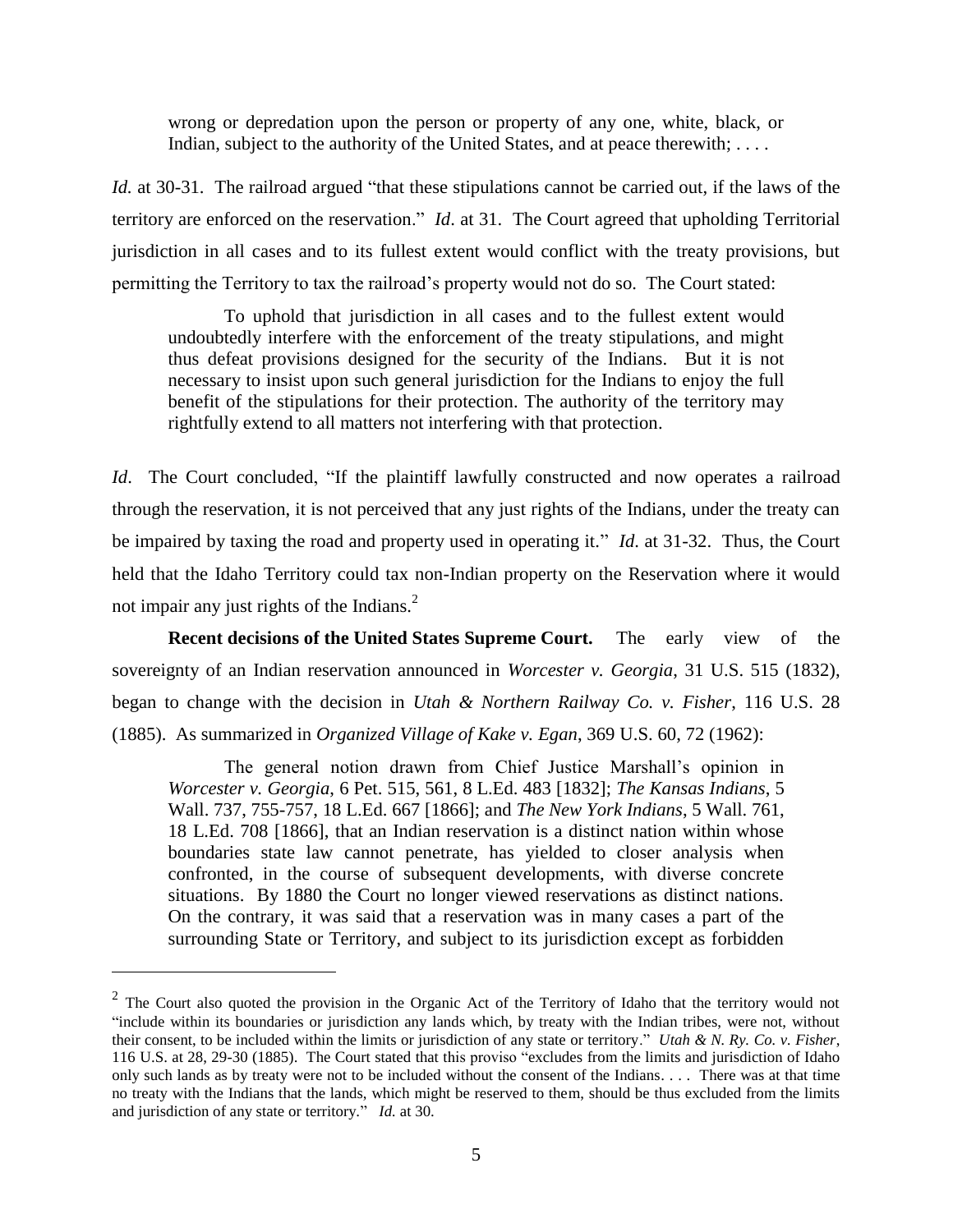by federal law. *Utah & Northern R. Co. v. Fisher*, 116 U.S. 28, 31, 6 S.Ct. 246, 247, 29 L.Ed. 542 [1885].

However, the tribes still retain many aspects of sovereignty regarding their tribal land and tribal members within the reservation. As the Supreme Court stated in *Plains Commerce Bank v. Long Family Land and Cattle Co.*, \_\_\_ U.S. \_\_\_, 128 S.Ct. 2709, 2718 (2008) (citations omitted):

For nearly two centuries now, we have recognized Indian tribes as "distinct, independent political communities," qualified to exercise many of the powers and prerogatives of self-government. We have frequently noted, however, that the "sovereignty that the Indian tribes retain is of a unique and limited character." It centers on the land held by the tribe and on tribal members within the reservation.

"The federal policy favoring tribal self-government operates even in areas where state control has not been affirmatively pre-empted by federal statute. "[A]bsent governing Acts of Congress, the question has always been whether the state action infringed on the right of reservation Indians to make their own laws and be ruled by them."" *Iowa Mut. Ins. Co. v. LaPlante*, 480 U.S. 9, 14 (1987) (quoting *Williams v. Lee*, 358 U.S. 217, 220 (1959)).

**Article XXI, § 19, of the Idaho Constitution.** In 1889, Congress enacted the Enabling Act under which the States of Montana, North Dakota, South Dakota, and Washington were admitted into the Union. 25 Stat. 676 (1889). Section 4 of the Enabling Act required that the constitutional conventions in each of the territories "shall provide, by ordinances irrevocable without the consent of the United States and the people of said States," four provisions. *Id*. at 677. The second provision included the following requirement:

That the people inhabiting said proposed States do agree and declare that they forever disclaim all right and title to the unappropriated public lands lying within the boundaries thereof, and to all lands lying within said limits owned or held by any Indian or Indian tribes; and that until the title thereto shall have been extinguished by the United States, the same shall be and remain subject to the disposition of the United States, and said Indian lands shall remain under the absolute jurisdiction and control of the Congress of the United States; . . . .

*Id.* The above-quoted provision reflected the historical restriction that "Indian territories were generally deemed beyond the legislative and judicial jurisdiction of the state governments." *Three Affiliated Tribes of Fort Berthold Reservation v. Wold Engr.*, 476 U.S. 877, 879 (1986).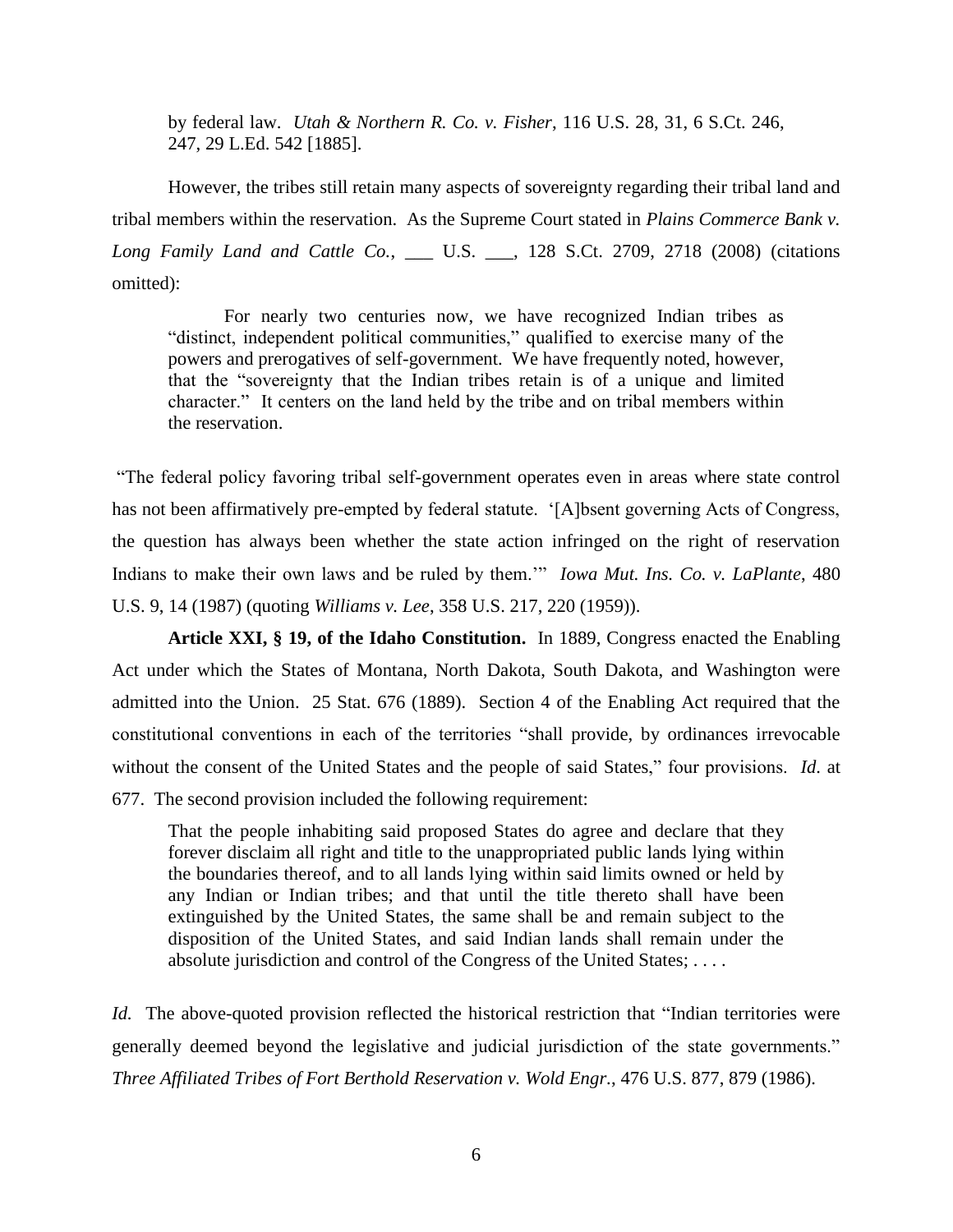The Idaho constitutional convention met during 1889 after the enactment of the Enabling Act for the States of Montana, North Dakota, South Dakota, and Washington. Undoubtedly because of the above-quoted requirement in that Enabling Act, the Idaho constitutional convention included in Article XXI, § 19, of the Idaho Constitution the following provision:

And the people of the state of Idaho do agree and declare that we forever disclaim all right and title to the unappropriated public lands lying within the boundaries thereof, and to all lands lying within said limits owned or held by any Indians or Indian tribes; and until the title thereto shall have been extinguished by the United States, the same shall be subject to the disposition of the United States, and said Indian lands shall remain under the absolute jurisdiction and control of the congress of the United States; . . . .

The requirement that the "Indian lands shall remain under the absolute jurisdiction and control of the Congress of the United States" does not mean the *exclusive* jurisdiction and control. *Draper v. United States*, 164 U.S. 240 (1896) (after Montana became a state, it could still punish crimes committed on an Indian reservation that were not committed by Indians or against Indians). As stated by the Supreme Court in *Organized Village of Kake v. Egan*, 369 U.S. 60, 67-68 (1962):

[T]he retention of "absolute" federal jurisdiction over Indian lands adopts the formula of nine prior statehood Acts. Indian lands in Arizona remained "under the absolute jurisdiction and control" of the United States, 36 Stat. 557, 569; yet in *Williams v. Lee*, 358 U.S. 217, 220, 223, 79 S.Ct. 269, 270, 272, 3 L.Ed.2d 251 [1959], we declared that the test of whether a state law could be applied on Indian reservations there was whether the application of that law would interfere with reservation self-government. The identical language appears in Montana"s admission Act, 25 Stat. 676, 677, yet in *Draper v. United States*, 164 U.S. 240, 17 S.Ct. 107, 41 L.Ed. 419 [1896], the Court held that a non-Indian who was accused of murdering another non-Indian on a Montana reservation could be prosecuted only in the state courts. The Montana statute applies also to North Dakota, South Dakota, and Washington. Identical provisions are found in the Acts admitting New Mexico (36 Stat. 557, 558-559) and Utah (28 Stat. 107, 108), and in the Constitutions of Idaho (1890, Art. 21, § 19) and Wyoming (1890, Art. 21, § 26), which were ratified by Congress (26 Stat. 215 (Idaho); 26 Stat. 222 (Wyoming)).

*Draper* and *Williams* indicate that "absolute" federal jurisdiction is not invariably exclusive jurisdiction.

**Jurisdiction granted by Public Law 280.** In 1953, Congress enacted Public Law 280, 67 Stat. 588 (1953) (codified as 18 U.S.C. § 1162 and 28 U.S.C. § 1360). "Public Law 280 represents the primary expression of federal policy governing the assumption by States of civil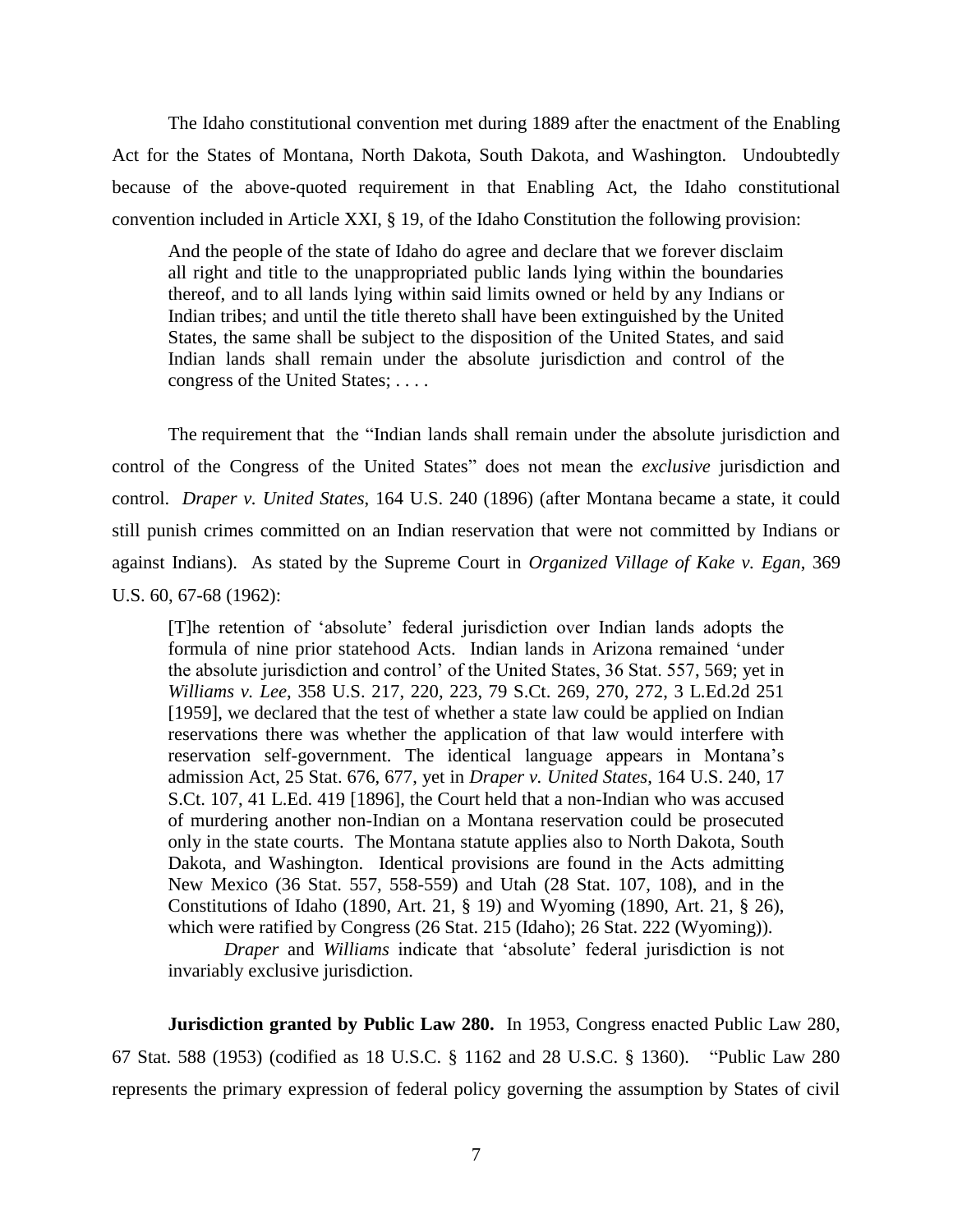and criminal jurisdiction over the Indian Nations." *Three Affiliated Tribes of Fort Berthold Reservation v. Wold Engr.*, 476 U.S. 877, 884 (1986). It was "the first federal jurisdictional statute of general applicability to Indian reservation lands." *Washington v. Confederated Bands and Tribes of Yakima Indian Nation*, 439 U.S. 463, 471 (1979). It granted California, Minnesota, Nebraska, Oregon, and Wisconsin criminal jurisdiction "over offenses committed by or against Indians in the [specified] areas of Indian country . . . to the same extent that such State has jurisdiction over offenses committed elsewhere within the State" and civil jurisdiction over "civil causes of action between Indians or to which Indians are parties which arise in the [specified] areas of Indian country . . . to the same extent that such State has jurisdiction over other civil causes of action." 67 Stat 588, 588-89 (1953). To the remaining States it gave an option to assume jurisdiction over criminal offenses and civil causes of action in Indian country "at such time and in such manner as the people of the State shall, by affirmative legislative action, obligate and bind the State to assumption thereof." 67 Stat. 588, 590 (1953) (repealed 1968). In 1963, Idaho enacted Idaho Code § 67-5101 under which the State assumed jurisdiction in Indian country over seven classifications of civil disputes and criminal offenses. *State v. Marek*, 112 Idaho 860, 865-66, 736 P.2d 1314, 1319-20 (1987); Ch. 58, § 1, 1963 Idaho Sess. Laws 224, 225.

In *State v. Marek*, the defendant argued that Idaho Code § 67-5101 was invalid because the State could not assume jurisdiction over the matters described in the statute without first amending Article XXI, § 19, of the Idaho Constitution. This Court rejected that argument, stating as follows:

It is correct that our Constitution, as adopted in pertinent part, provides, "said Indian lands shall remain under the absolute jurisdiction and control of the congress of the United States; . . . ." Nevertheless, it is clear that under the literal language of P.L. 280, a portion of the "absolute jurisdiction and control of the congress of the United States" was ceded with respect to certain criminal offenses to the states, as the states might assume "by affirmative legislative action." Hence, we hold that while our Constitution may have provided for congressional control and jurisdiction over Indian lands, it did not, and could not, prohibit the ceding of part or all of such control and jurisdiction back to the states. Such ceding of partial jurisdiction and control was accomplished by the Congress if the state would consent to accept such jurisdiction and control by legislative enactment. Idaho did so accept that ceding by the Congress through legislative action.

112 Idaho at 866, 736 P.2d at 1320.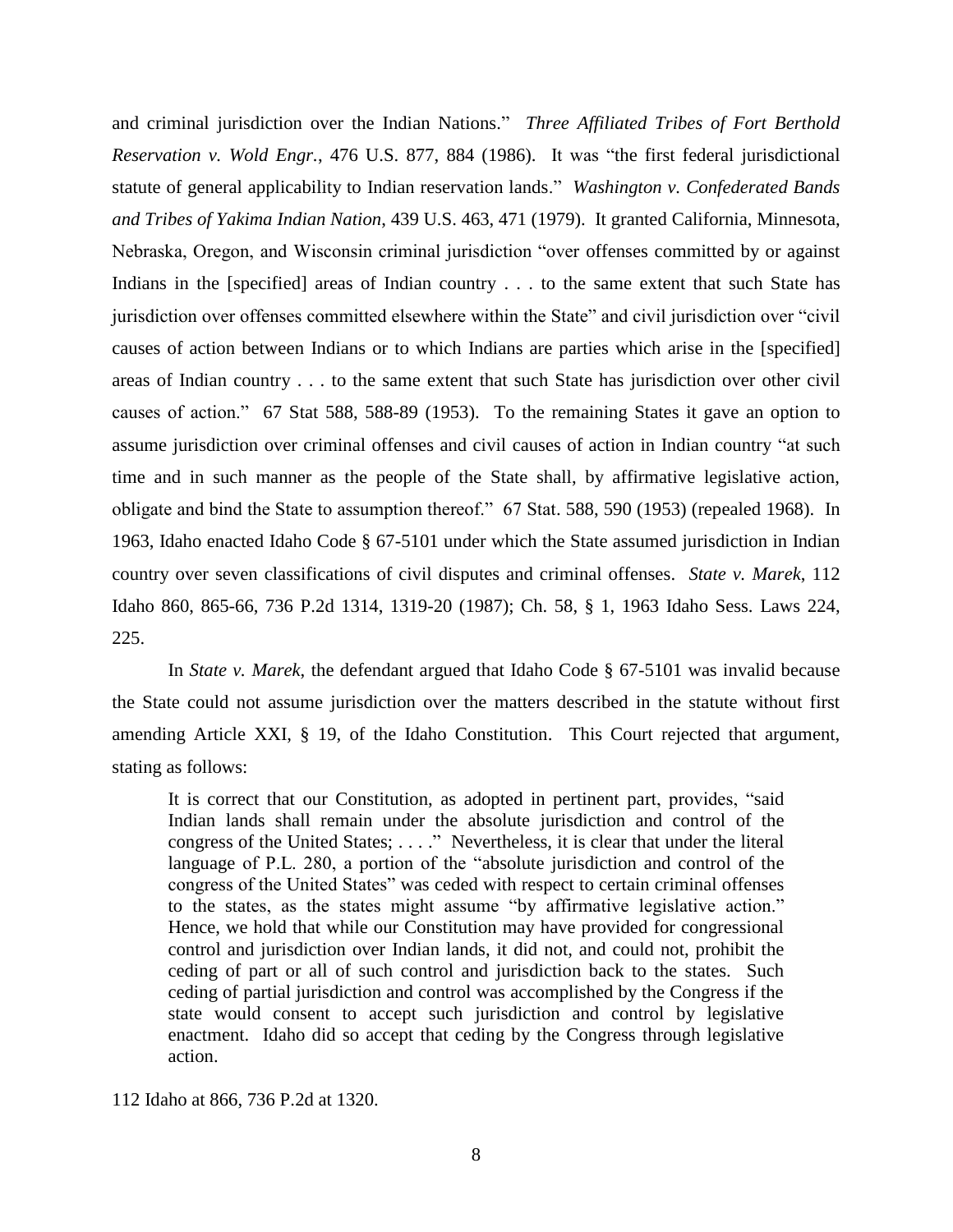Eight years earlier the United States Supreme Court had addressed the issue of whether Public Law 280 required the modification of a constitutional provision like Article XXI, § 19, in order for the state to assume jurisdiction under Public Law 280. In *Washington v. Confederated Bands and Tribes of Yakima Indian Nation*, 439 U.S. 463 (1979), the Yakima Nation brought an action challenging the State of Washington's partial assertion of jurisdiction pursuant to Public Law 280. The Tribe contended that before assuming civil and criminal jurisdiction on the Yakima Reservation, the State of Washington was required to amend Article XXVI in its Constitution, which is similar to Article XXI,  $\S$  19, of the Idaho Constitution.<sup>3</sup> The Supreme Court held, "We conclude that § 6 of Pub.L. 280 does not require disclaimer States [those with constitutional provisions disclaiming jurisdiction over Indian lands] to amend their constitutions to make an effective acceptance of jurisdiction." 439 U.S. at 493.

Idaho Code § 67-5101 provides as follows:

The state of Idaho, in accordance with the provisions of 67 Statutes at Large, page 589 (Public Law 280) hereby assumes and accepts jurisdiction for the civil and criminal enforcement of state laws and regulations concerning the following matters and purposes arising in Indian country located within this state, as Indian country is defined by title 18, United States Code 1151, and obligates and binds this state to the assumption thereof:

- A. Compulsory school attendance
- B. Juvenile delinquency and youth rehabilitation
- C. Dependent, neglected and abused children
- D. Insanities and mental illness
- E. Public assistance
- F. Domestic relations

. . . .

 $\overline{a}$ 

G. Operation and management of motor vehicles upon highways and roads maintained by the county or state, or political subdivisions thereof.

The following ordinance shall be irrevocable without the consent of the United States and the people of this state:

 $3$  Article XXVI of the Washington Constitution provides as follows: COMPACT WITH THE UNITED STATES

Second. That the people inhabiting this state do agree and declare that they forever disclaim all right and title to the unappropriated public lands lying within the boundaries of this state, and to all lands lying within said limits owned or held by any Indian or Indian tribes; and that until the title thereto shall have been extinguished by the United States, the same shall be and remain subject to the disposition of the United States, and said Indian lands shall remain under the absolute jurisdiction and control of the congress of the United States . . . .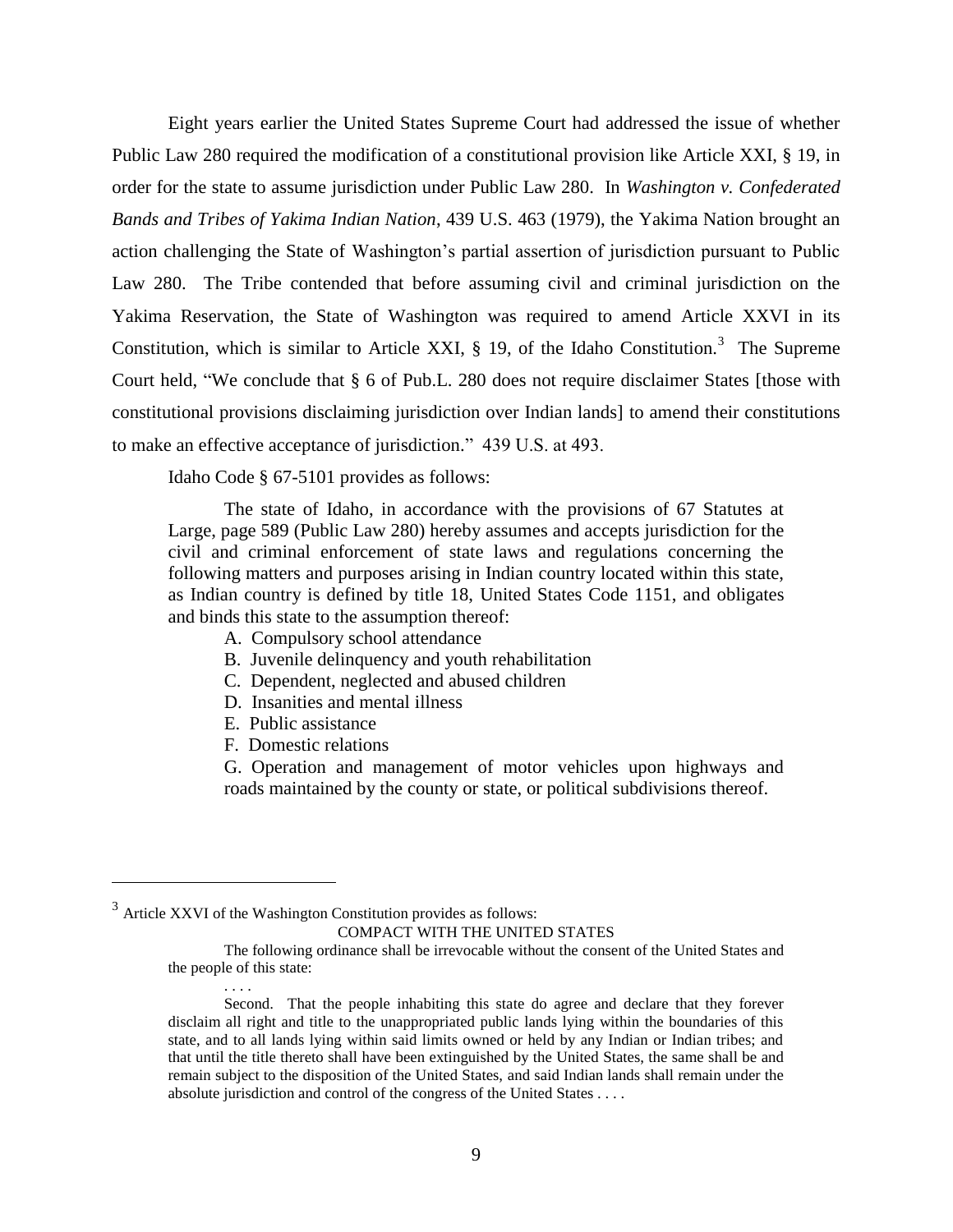**State jurisdiction over gambling on Indian reservations.** The Cabazon and Morongo Bands of Mission Indians in California each operated bingo games on their respective reservations. In addition, the Cabazon Band opened a card club at which draw poker and other card games were played. Both the bingo games and the card games were played primarily by non-Indians who came onto the reservations. California sought to require the Bands to comply with state law in operating the bingo games and to ban the card games pursuant to a county ordinance. The Supreme Court held that Public Law 280 did not grant California jurisdiction to enforce its laws on the reservations. *California v. Cabazon Band of Mission Indians*, 480 U.S. 202, 212 (1987). The Court had previously construed Public Law 280 "to grant States jurisdiction over private civil litigation involving reservation Indians in state court, but not to grant general civil regulatory authority." *Id*. at 208. Therefore, the California laws at issue could apply to the reservations only if they were criminal in nature. "California was granted broad criminal jurisdiction over offenses committed by or against Indians within all Indian country within the State." *Id.* at 207. Whether the laws were criminal or civil in nature depended upon whether they were prohibitory or regulatory. *Id*. at 209-10. In making that determination, it was relevant that California operated a state lottery and permitted pari-mutuel horserace betting and bingo. The Supreme Court held, "In light of the fact that California permits a substantial amount of gambling activity, including bingo, and actually promotes gambling through its state lottery, we must conclude that California regulates rather than prohibits gambling in general and bingo in particular." *Id*. at 211. It did not matter that the laws carried criminal penalties. "[T]hat an otherwise regulatory law is enforceable by criminal as well as civil means does not necessarily convert it into a criminal law within the meaning of Pub.L. 280." *Id*.

Under Idaho Code § 67-5101, Idaho has not assumed criminal jurisdiction relating to gambling on Indian reservations located within the State, nor has it assumed jurisdiction over civil causes of action related to gambling. In 1968, Public Law 280 was amended to require that Indian Tribes consent to the State assumption of jurisdiction over criminal offenses or civil causes of action. 82 Stat. 73, 78-80 (1968) (codified as 25 U.S.C. §§ 1321, 1322 & 1326). Jurisdiction assumed prior to this amendment was not affected. 82 Stat. 73, 79 (1968). Therefore, Idaho cannot expand its jurisdiction without the consent of the affected Tribes.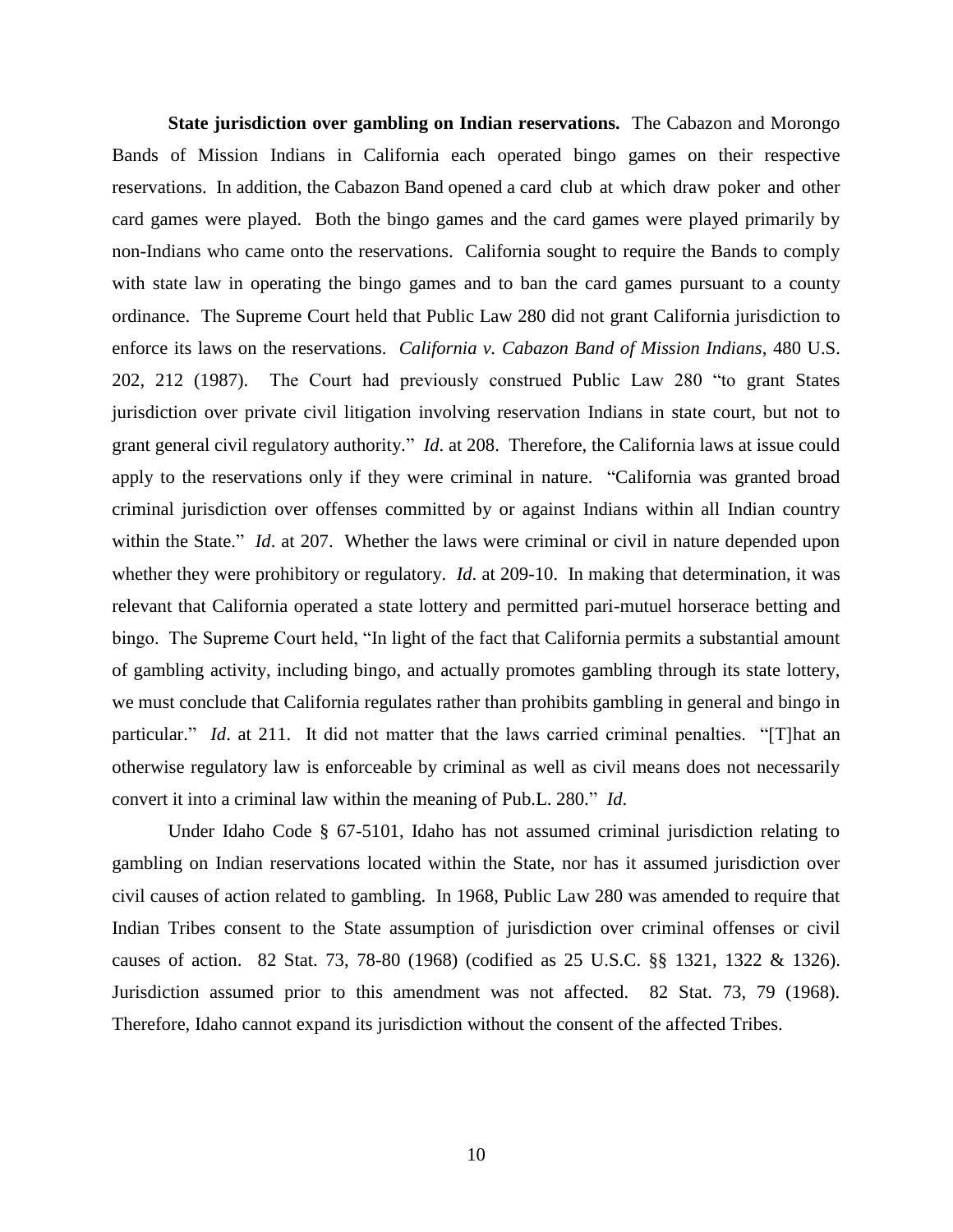In *Cabazon*, the Supreme Court acknowledged the possibility that California could have jurisdiction over the reservations even in the absence of the congressional consent set forth in Public Law 280. The Court stated:

Our cases, however, have not established an inflexible *per se* rule precluding state jurisdiction over tribes and tribal members in the absence of express congressional consent. "[U]nder certain circumstances a State may validly assert authority over the activities of nonmembers on a reservation, and ... in exceptional circumstances a State may assert jurisdiction over the on-reservation activities of tribal members."

480 U.S. at 214-15 (footnote omitted; quoting from *New Mexico v. Mescalero Apache Tribe,* 462 U.S. 324, 331-32 (1983)). The Court cited two cases in which it had found state jurisdiction in the absence of express congressional authorization. Both cases allowed the states to require tribal smokeshops on Indian reservations to collect state sales taxes from their non-Indian customers and to maintain records of sales to Indians and non-Indians. With respect to those cases, the Court stated, "The State's interest in assuring the collection of sales taxes from non-Indians enjoying the off-reservation services of the State was sufficient to warrant the minimal burden imposed on the tribal smokeshop operators." 480 U.S. at 216.

California argued that its interest in preventing organized crime from infiltrating tribal gambling justified its authority to require the Bands to comply with California law. The Supreme Court rejected that argument, stating, "We conclude that the State's interest in preventing the infiltration of the tribal bingo enterprises by organized crime does not justify state regulation of the tribal bingo enterprises in light of the compelling federal and tribal interests supporting them. State regulation would impermissibly infringe on tribal government, and this conclusion applies equally to the county"s attempted regulation of the Cabazon card club." *Id*. at 221-22. One commentator has concluded, "The preemption analysis of *Cabazon* made clear that states permitting gambling would not be able to articulate a sufficiently strong state interest to outweigh the countervailing federal and tribal interests." *Cohen's Handbook of Federal Indian Law* 865 (2005 ed.) (footnotes omitted).

**Indian Gaming Regulatory Act.** The year following the decision in *Cabazon*, Congress enacted the Indian Gaming Regulatory Act ("IGRA"), 102 Stat. 2467 (1988) (codified as amended at 25 U.S.C. §§ 2701-2721; 18 U.S.C. §§ 1166-1168). The purpose of IGRA as stated in 25 U.S.C. § 2702 is as follows: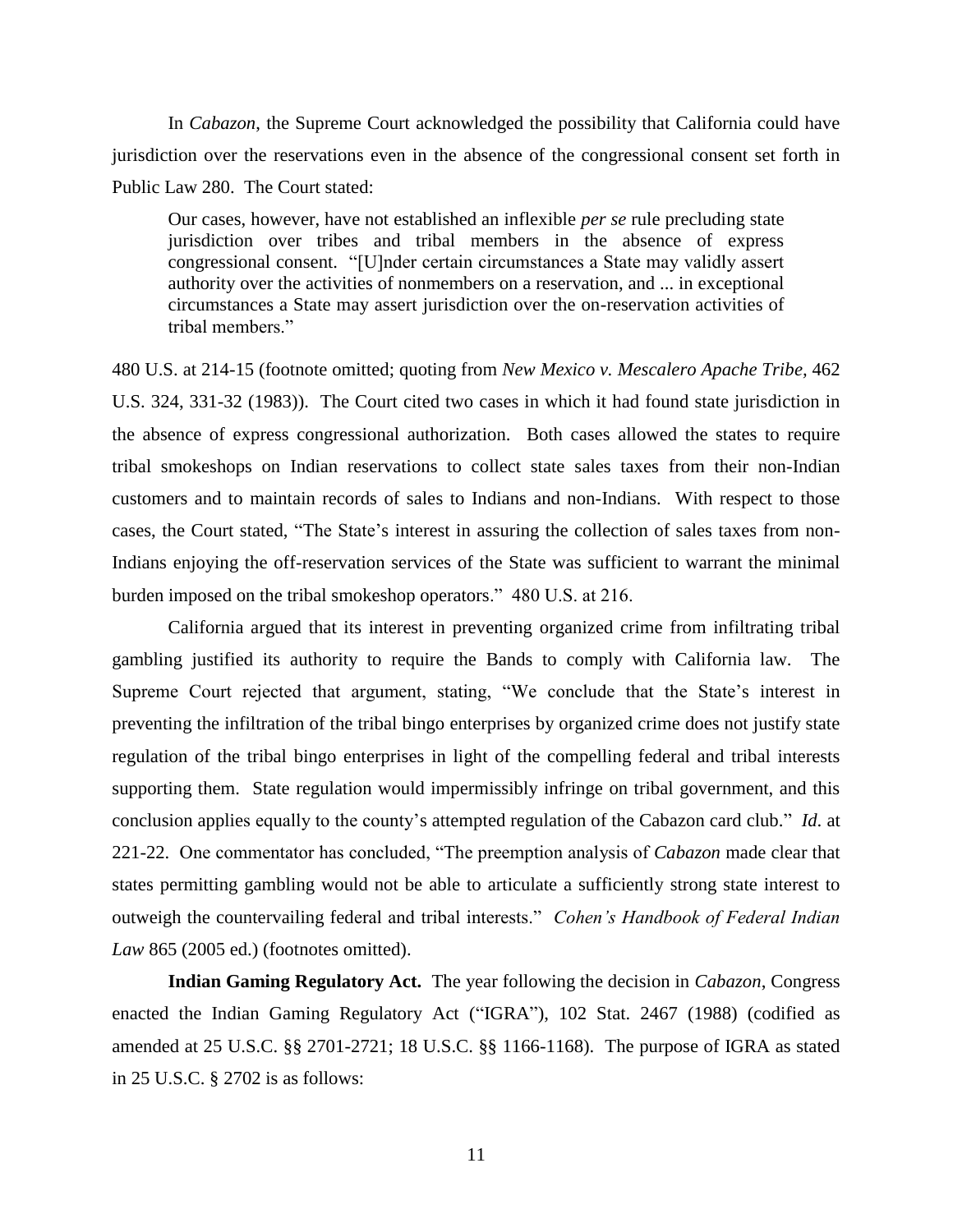**(1)** to provide a statutory basis for the operation of gaming by Indian tribes as a means of promoting tribal economic development, self-sufficiency, and strong tribal governments;

**(2)** to provide a statutory basis for the regulation of gaming by an Indian tribe adequate to shield it from organized crime and other corrupting influences, to ensure that the Indian tribe is the primary beneficiary of the gaming operation, and to assure that gaming is conducted fairly and honestly by both the operator and players; and

**(3)** to declare that the establishment of independent Federal regulatory authority for gaming on Indian lands, the establishment of Federal standards for gaming on Indian lands, and the establishment of a National Indian Gaming Commission are necessary to meet congressional concerns regarding gaming and to protect such gaming as a means of generating tribal revenue.

IGRA divides gambling into three classes of games. Class I games are defined as "social games solely for prizes of minimal value or traditional forms of Indian gaming engaged in by individuals as a part of, or in connection with, tribal ceremonies or celebrations." 25 U.S.C. § 2703(6). "Class I gaming on Indian lands is within the exclusive jurisdiction of the Indian tribes and shall not be subject to the provisions of [IGRA]." 25 U.S.C.  $\S 2710(a)(1)$ .

Class II games are defined as "the game of chance commonly known as bingo . . . including (if played in the same location) pull-tabs, lotto, punch boards, tip jars, instant bingo, and other games similar to bingo, and [certain] card games." 25 U.S.C. § 2703(7)(A). Class II games do not include "any banking card games" or "electronic or electromechanical facsimiles of any game of chance or slot machines of any kind." 25 U.S.C. § 2703(7)(B). "Any class II gaming on Indian lands shall continue to be within the jurisdiction of the Indian tribes, but shall be subject to the provisions of [IGRA]." 25 U.S.C.  $\S 2710(a)(2)$ .

Class III games are "all forms of gaming that are not class I gaming or class II gaming." 25 U.S.C. § 2703(8). Class III gaming is lawful on Indian lands only if such activities are: (1) authorized by a proper ordinance or resolution that was adopted by the governing body of the Indian tribe having jurisdiction over the lands and approved by the chairman of the National Indian Gaming Commission; (2) located in a State that permits such gaming for any purpose by any person, organization, or entity; and (3) conducted in conformity with a Tribal-State compact that was entered into under IGRA and is in effect. 25 U.S.C. § 2710(d)(1). The Secretary of the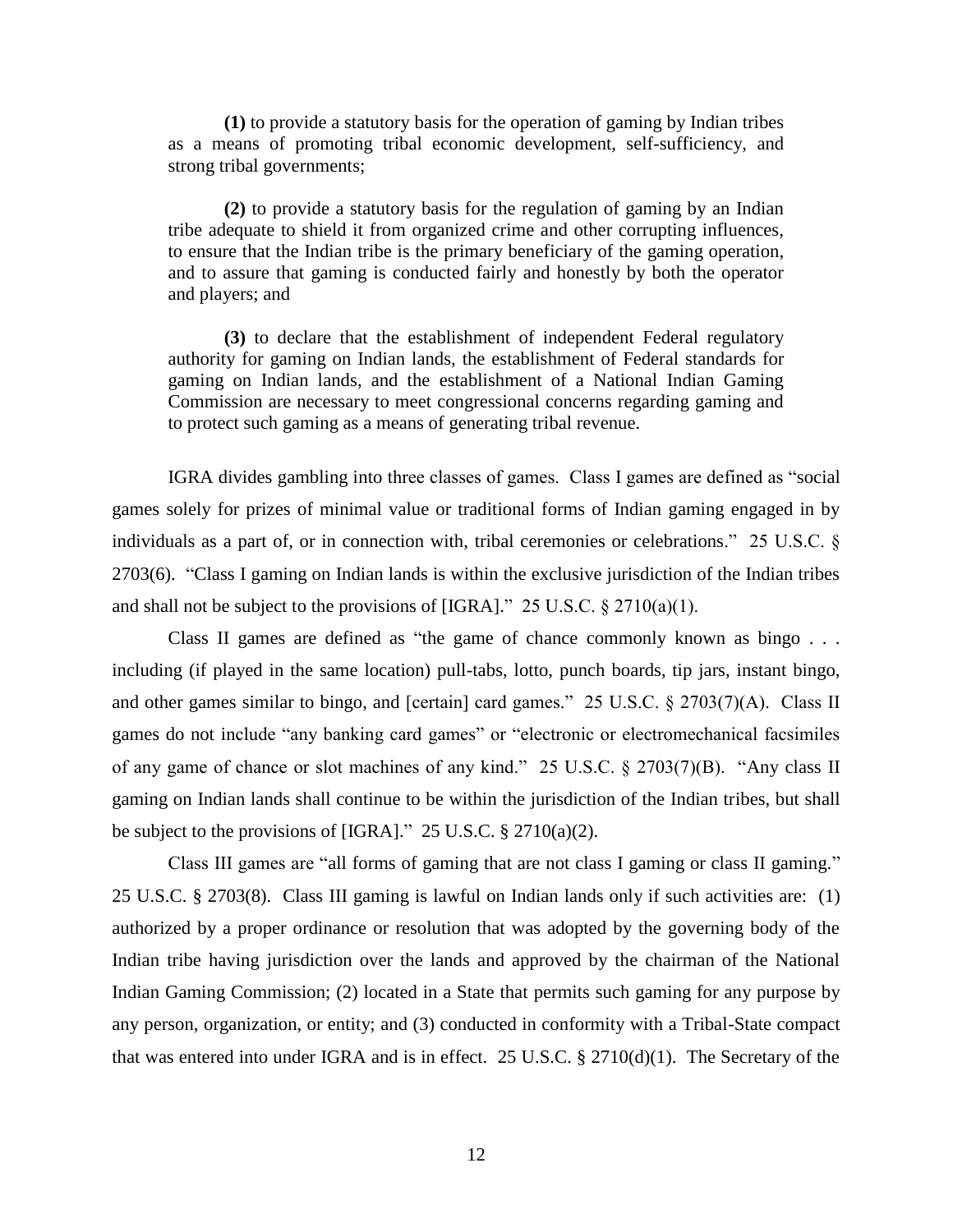Interior must approve the compact, $4$  and it does not take effect until notice of such approval has been published by the Secretary in the Federal Register. 25 U.S.C.  $\S 2710$  (d)(8) & (3)(B).

**Amendment of Article III, § 20, of the Idaho Constitution.** On November 3, 1992, the voters in Idaho approved an amendment to Article III, § 20, of the Idaho Constitution. As amended, it reads as follows:

(1) Gambling is contrary to public policy and is strictly prohibited except for the following:

a. A state lottery which is authorized by the state if conducted in conformity with enabling legislation; and

b. Pari-mutuel betting if conducted in conformity with enabling legislation; and

c. Bingo and raffle games that are operated by qualified charitable organizations in the pursuit of charitable purposes if conducted in conformity with enabling legislation.

(2) No activities permitted by subsection (1) shall employ any form of casino gambling including, but not limited to, blackjack, craps, roulette, poker, bacarrat, keno and slot machines, or employ any electronic or electromechanical imitation or simulation of any form of casino gambling.

(3) The legislature shall provide by law penalties for violations of this section.

(4) Notwithstanding the foregoing, the following are not gambling and are not prohibited by this section:

a. Merchant promotional contests and drawings conducted incidentally to bona fide nongaming business operations, if prizes are awarded without consideration being charged to participants; and

b. Games that award only additional play.

**Tribal-State compact.** In 1993, the legislature enacted Idaho Code § 67-429A authorizing the governor or his designee to represent the State in any negotiations to enter into a Tribal-State compact under IGRA. Ch. 408, § 2, 1993 Idaho Sess. Laws 1500, 1500-01. On February 18, 2000, the State of Idaho entered into a compact with the Shoshone-Bannock Tribes ("Tribes").<sup>5</sup> The Tribal-State compact ("Compact") authorized Class III gaming as follows:

4. Authorized Class III Gaming

 $\overline{a}$ 

Class III Gaming shall be authorized consistent with the following:

a. Gaming Authorized. Following approval of this Compact as provided in the Act [IGRA], the Tribes may operate in its gaming facilities

<sup>&</sup>lt;sup>4</sup> If the Secretary does not approve or disapprove the compact within 45 days after it has been submitted to the Secretary, it is considered approved, but only to the extent it is consistent with IGRA. 25 U.S.C. § 2710(d)(8)(C).

Although we refer to the Shoshone-Bannock Tribes by their plural name, they constitute a single recognized Indian tribe.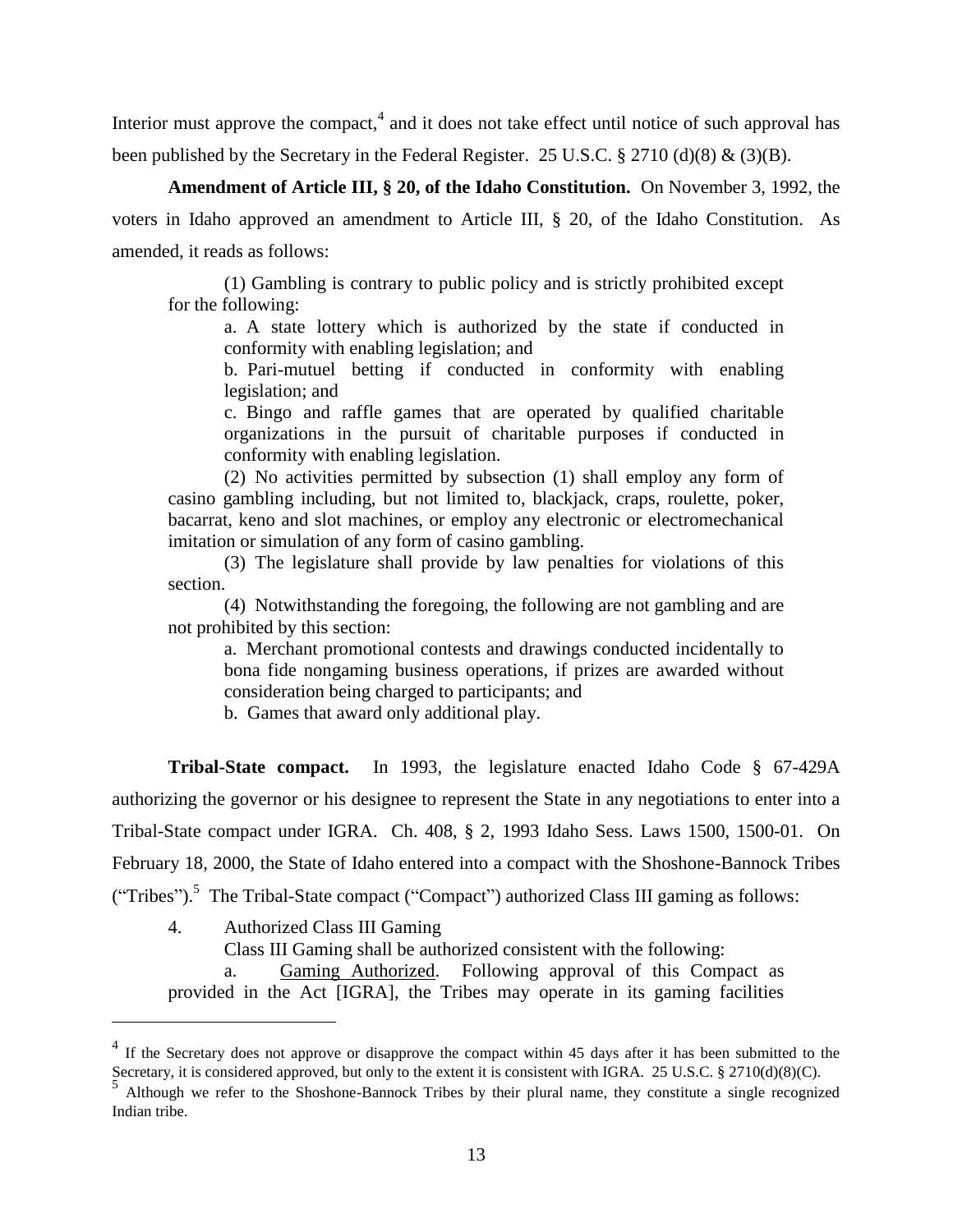located on Indian Lands any gaming activity that the State of Idaho "permits for any purpose by any person, organization, or entity," as the phrase is interpreted in the context of the Indian Gaming Regulatory Act. The Tribes may not operate any other form of Class III gaming activity.

Compact, § 4. The parties to the Compact could not agree as to what types of gaming were permissible under the above-quoted provision. The State took the position that the only types of Class III gaming authorized by the Compact were "a lottery, pari-mutual [sic] betting and bingo or raffle games conducted in conformity with enabling legislation" and that "the electronic gaming currently conducted by the Tribes is an imitation of casino games and prohibited by Idaho and federal law." Compact,  $\S 3$ (o) & (p). The Tribes took the position that "all forms of gaming except sports-betting" was authorized, or, in the alternative, the Tribes are entitled to offer "electronic facsimiles of any lottery game which can reasonably be defined as gaming owned and operated by governmental entities, or as games where the state/owner does not have a stake in the outcome of the game of chance." Compact,  $\S 3(q) \& (r)$ . The parties agreed that they would waive their respective sovereign immunities so that they could resolve that issue by a declaratory judgment action in federal court. Compact, § 5(b).

**Proposition One.** On November 5, 2002, the voters of Idaho approved an initiative designated "Proposition One," resulting in the enactment of Idaho Code §§ 67-429B and 67- 429C.<sup>6</sup> Proposition One declared that "Indian tribes are authorized to conduct gaming using

 $\overline{a}$ 

<sup>6</sup> These statutes are as follows:

<sup>67-429</sup>B. Authorized tribal video gaming machines. (1) Indian tribes are authorized to conduct gaming using tribal video gaming machines pursuant to state-tribal gaming compacts which specifically permit their use. A tribal video gaming machine may be used to conduct gaming only by an Indian tribe, is not activated by a handle or lever, does not dispense coins, currency, tokens, or chips, and performs only the following functions:

<sup>(</sup>a) Accepts currency or other representative of value to qualify a player to participate in one or more games;

<sup>(</sup>b) Dispenses, at the player"s request, a cash out ticket that has printed upon it the game identifier and the player's credit balance;

<sup>(</sup>c) Shows on a video screen or other electronic display, rather than on a paper ticket, the results of each game played;

<sup>(</sup>d) Shows on a video screen or other electronic display, in an area separate from the game results, the player's credit balance;

<sup>(</sup>e) Selects randomly, by computer, numbers or symbols to determine game results; and

<sup>(</sup>f) Maintains the integrity of the operations of the terminal.

<sup>(2)</sup> Notwithstanding any other provision of Idaho law, a tribal video gaming machine as described in subsection (1) above is not a slot machine or an electronic or electromechanical imitation or simulation of any form of casino gambling.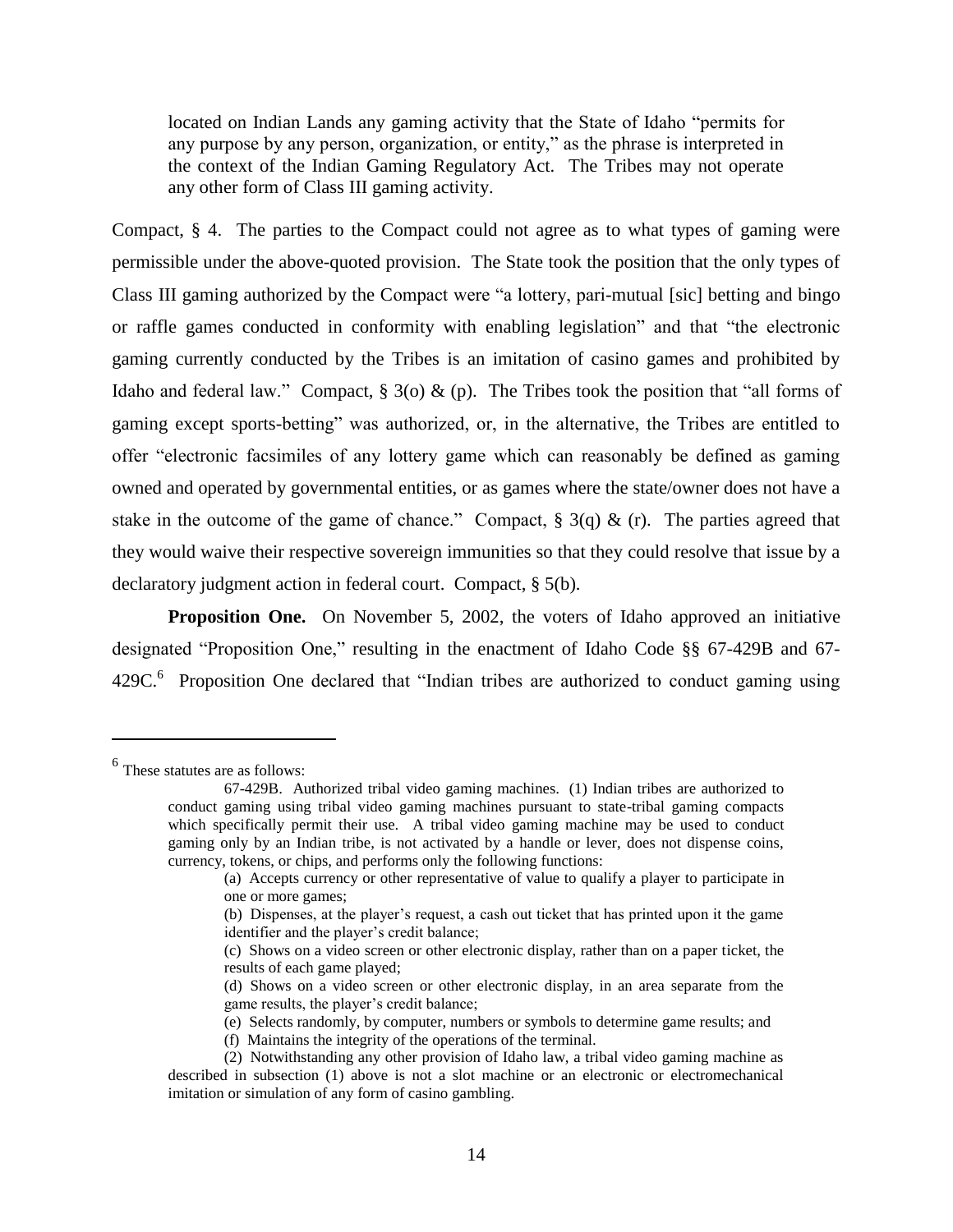tribal video gaming machines pursuant to state-tribal gaming compacts which specifically permit their use," it defined what was a tribal video gaming machine under the statute, and it declared that such gaming machines were neither slot machines nor electronic or electromechanical imitations or simulations of any form of casino gambling. I.C. § 67-429B.

**Federal lawsuit.** The Tribes and Idaho filed lawsuits seeking a declaratory judgment as to what types of Class III gaming were permitted on the Fort Hall Indian Reservation. While the lawsuit was pending in the trial court, the voters of Idaho approved Proposition One. On appeal, the United States Court of Appeals for the Ninth Circuit held that Idaho Code § 67-429B permitted the Coeur d"Alene, Kootenai, and Nez Perce Tribes to legally operate tribal video gaming machines and that, by the terms of the Compact, it was automatically amended to permit the Tribes to operate the same type of Class III games. *Idaho v. Shoshone-Bannock Tribes*, 465 F.3d 1095, 1098-99 (9th Cir. 2006). Therefore, the court concluded that the Tribes are

67-429C. Amendment of state-tribal gaming compacts. (1) Any tribe with an existing state-tribal gaming compact may amend its compact through the procedure set forth in subsection (2) below to incorporate all of the following terms:

 $\overline{a}$ 

(a) As clarified by this compact amendment, the tribe is permitted to conduct gaming using tribal video gaming machines as described in Section 67-429B, Idaho Code.

(b) In the 10 years following incorporation of this term into its compact, the number of tribal video gaming machines the tribe may possess is limited to the number of tribal video gaming machines possessed by the tribe as of January 1, 2002, plus 25% of that number; provided, however, that no increase in any single year shall exceed 5% of the number possessed as of January 1, 2002. Thereafter, the tribe may operate such additional tribal video gaming machines as are agreed to pursuant to good faith negotiations between the state and the tribe under a prudent business standard.

(c) To the extent such contributions are not already required under the tribe"s existing compact, the tribe agrees to contribute 5% of its annual net gaming income for the support of local educational programs and schools on or near the reservation. The tribe may elect to contribute additional sums for these or other educational purposes. Disbursements of these funds shall be at the sole direction of the tribe.

(d) The tribe agrees not to conduct gaming outside of Indian lands.

(2) To amend its compact to incorporate the terms set forth in subsection (1) above, a tribe shall deliver to the Secretary of State a tribal resolution signifying the tribe"s acceptance of the terms. Immediately upon delivery of such tribal resolution to the Secretary of State, (a) the tribe"s state-tribal gaming compact shall be deemed amended to incorporate the terms; (b) the tribe's compact as so amended shall be deemed approved by the state in accordance with Section 67-429A, Idaho Code, without the need for further signature or action by the executive or legislative branches of state government, and (c) except to the extent federal government approval is required, the newly incorporated compact terms shall be deemed effective immediately.

(3) Nothing in this section shall be construed to (a) indicate that any gaming activity currently conducted by any tribe is unauthorized or otherwise inappropriate under Idaho law or the tribe"s existing compact, or (b) prohibit a tribe from negotiating with the state for an initial compact or a compact amendment regarding tribal video gaming machines or any other matter through a procedure other than the procedure specified in subsection (2) above or which contains terms different than those specified in subsection (1) above.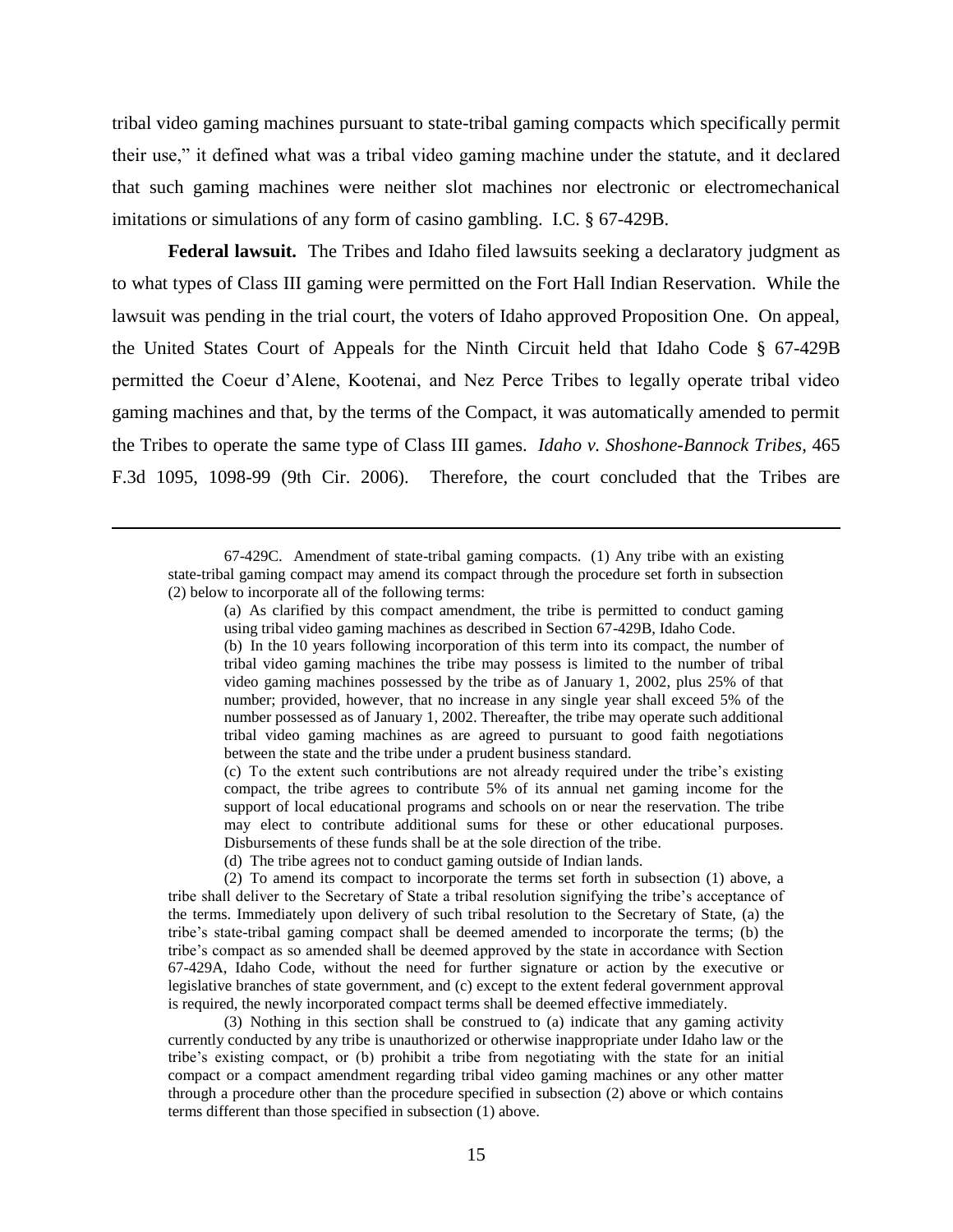authorized to conduct tribal video gaming on the Fort Hall Reservation. *Id*. at 1102. In the federal litigation, the State did not challenge the constitutionality of any portion of Proposition One.

**Proceedings in the district court.** On March 13, 2008, Wendy Knox and Richard Dotson filed this action seeking to have Idaho Code §§ 67-429B and 67-429C declared unconstitutional as violating Article III, § 20, of the Idaho Constitution. In their amended complaint they alleged that they had become addicted to gambling by playing the video gaming machines at the Fort Hall Casino; that they gambled almost exclusively at the Casino because of its close proximity to their homes; that they played only the video gaming machines at the Casino; that they both developed clinical and devastating addictions to gambling from playing those machines; and that because of their gambling addictions they have each lost tens of thousands of dollars and suffered stress, anxiety, humiliation, and emotional distress.

The State moved to dismiss this action on the ground that the court could not grant the Plaintiffs any relief to redress their claimed injuries. The State contended that the Plaintiffs could not obtain relief without amending the Compact and that the district court could not grant that relief. The Tribes would be necessary parties in any action to amend the Compact, and they are immune from suit by Idaho or its citizens without the Tribes" consent or congressional abrogation of that immunity. Citing *Gaming Corp. of Am. v. Dorsey & Whitney*, 88 F.3d 536 (8th Cir. 1996), the State also argued that the Plaintiffs have no state-law claims because IGRA completely preempts state laws regarding gaming on Indian lands.

The district court granted the State"s motion to dismiss on the ground that it was speculative whether the Plaintiffs' requested relief (invalidation of Idaho Code §§ 67-429B and 67-429C) would redress their claimed injuries by having the video gaming machines removed from the Fort Hall Casino. The court reasoned as follows:

Under this factual scenario, should the Plaintiffs attain the ultimate relief they seek, then the Tribe and the State will fall back upon their Compact, which allows the Tribe to operate any gaming activity that the State permits for any purpose by any person, organization, or entity. Either the State or the Tribe may request renegotiation of the Compact. Whether or how the State or the Tribe might return to the U.S. District Court for a finding as to the constitutionality of tribal video gaming machines is a question of interpretation of the Compact, which is not before this Court. Whether or not the State will seek to pass other legislation, or to amend the Idaho Constitution, is highly speculative.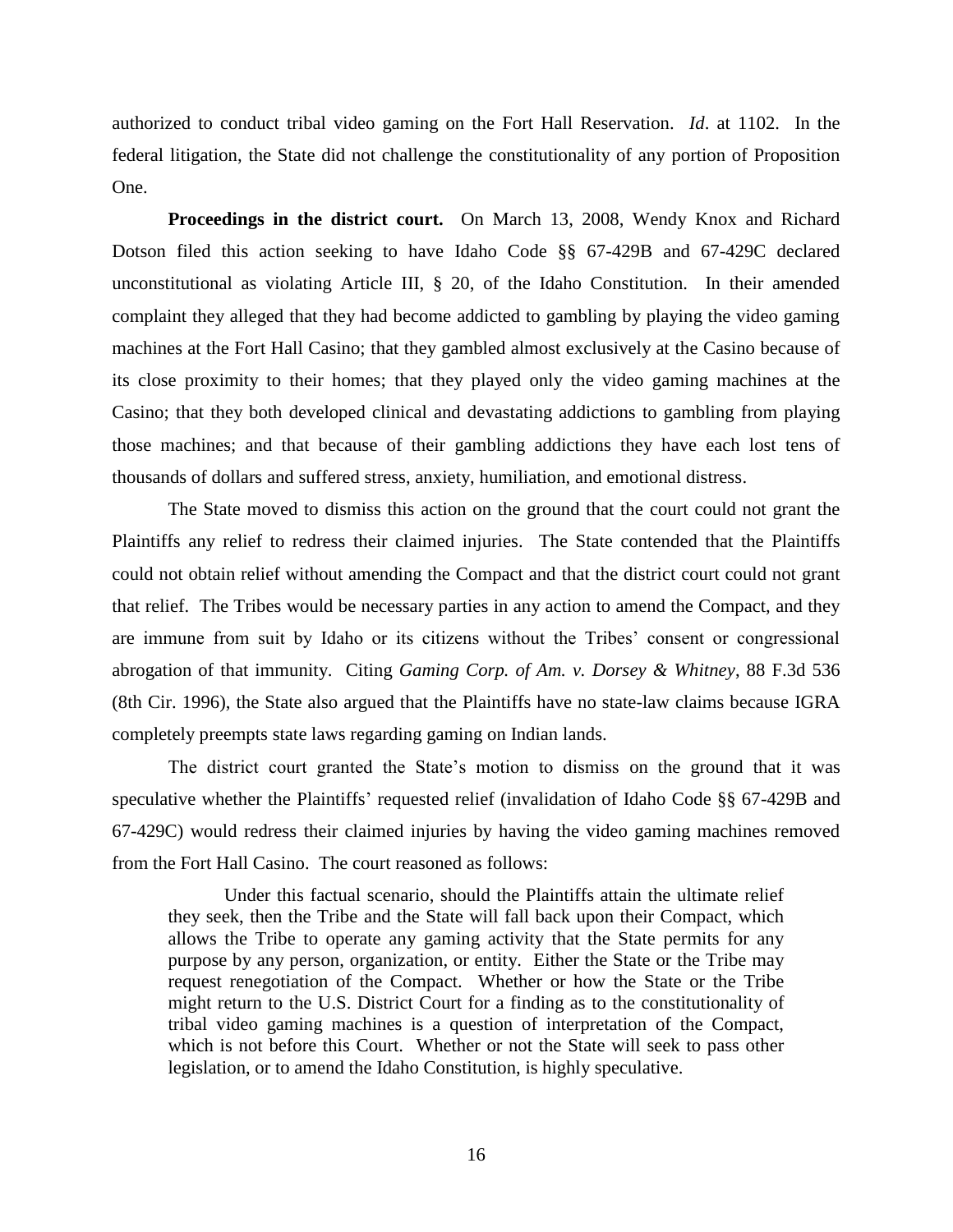. . . . This Court cannot speculate as to the outcome of any relitigation or renegotiation of the Compact, or any efforts on the part of the State to introduce different statutes or even a constitutional amendment. A declaration that I.C. § 67-429B and § 67-429C are unconstitutional does not, without other, intervening events, rid the Plaintiffs of the proximity of the slot machines to which they claim to be addicted.

The district court entered a judgment dismissing this action, and the Plaintiffs timely appealed.

### **II. ANALYSIS**

"The doctrine of standing focuses on the party seeking relief and not on the issues the party wishes to have adjudicated." *Miles v. Idaho Power Co.*, 116 Idaho 635, 641, 778 P.2d 757, 763 (1989). To satisfy the requirement of standing litigants must allege an injury in fact, a fairly traceable causal connection between the claimed injury and the challenged conduct, and a substantial likelihood that the judicial relief requested will prevent or redress the claimed injury. *Troutner v. Kempthorne*, 142 Idaho 389, 391, 128 P.3d 926, 928 (2006).

"Standing is a preliminary question to be determined by this Court before reaching the merits of the case." *Young v. City of Ketchum*, 137 Idaho 102, 104, 44 P.3d 1157, 1159 (2002). For the purposes of the standing analysis, we will assume that Idaho Code §§ 67-429B and 67- 429C violate Article III, § 20, of the Idaho Constitution.<sup>7</sup> The question then is whether a judgment in this case declaring that these statutes are unconstitutional would result in a substantial likelihood that the video gaming machines would be removed from the Fort Hall  $\text{Casino.}^8$ 

The Plaintiffs contend that it would. They argue:

Therefore, because the gaming purportedly allowed under the Compact in the instant case is prohibited by Article III §20 of the Idaho Constitution, it is "uncompactable" and prohibited by IGRA. Consequently, the District Court erred in concluding that the supposed peremptory and mandatory terms of the Compact

 $\overline{a}$ 

<sup>7</sup> We have not addressed the extent, if any, to which the Idaho Constitution in general or Article III, § 20, in particular may apply to regulate or prohibit the conduct of tribal members within their reservation, or whether a statute applicable only to gambling on an Indian reservation would violate Article III, § 20. In *Nez Perce Tribe v. Cenarrusa*, 125 Idaho 37, 41, 867 P.2d 911, 915 (1993) (emphasis added), we merely stated that "*to the extent* that Indian reservations are governed by the laws of the state of Idaho, they would be subject to the provisions of the gambling amendment." Under IGRA, a state can permit Class III gambling on an Indian reservation that is not permitted in other parts of the state. *Artichoke Joe's Cal. Grand Casino v. Norton*, 353 F.3d 712 (9th Cir. 2003).

<sup>&</sup>lt;sup>8</sup> We express no opinion on the other requirements of standing.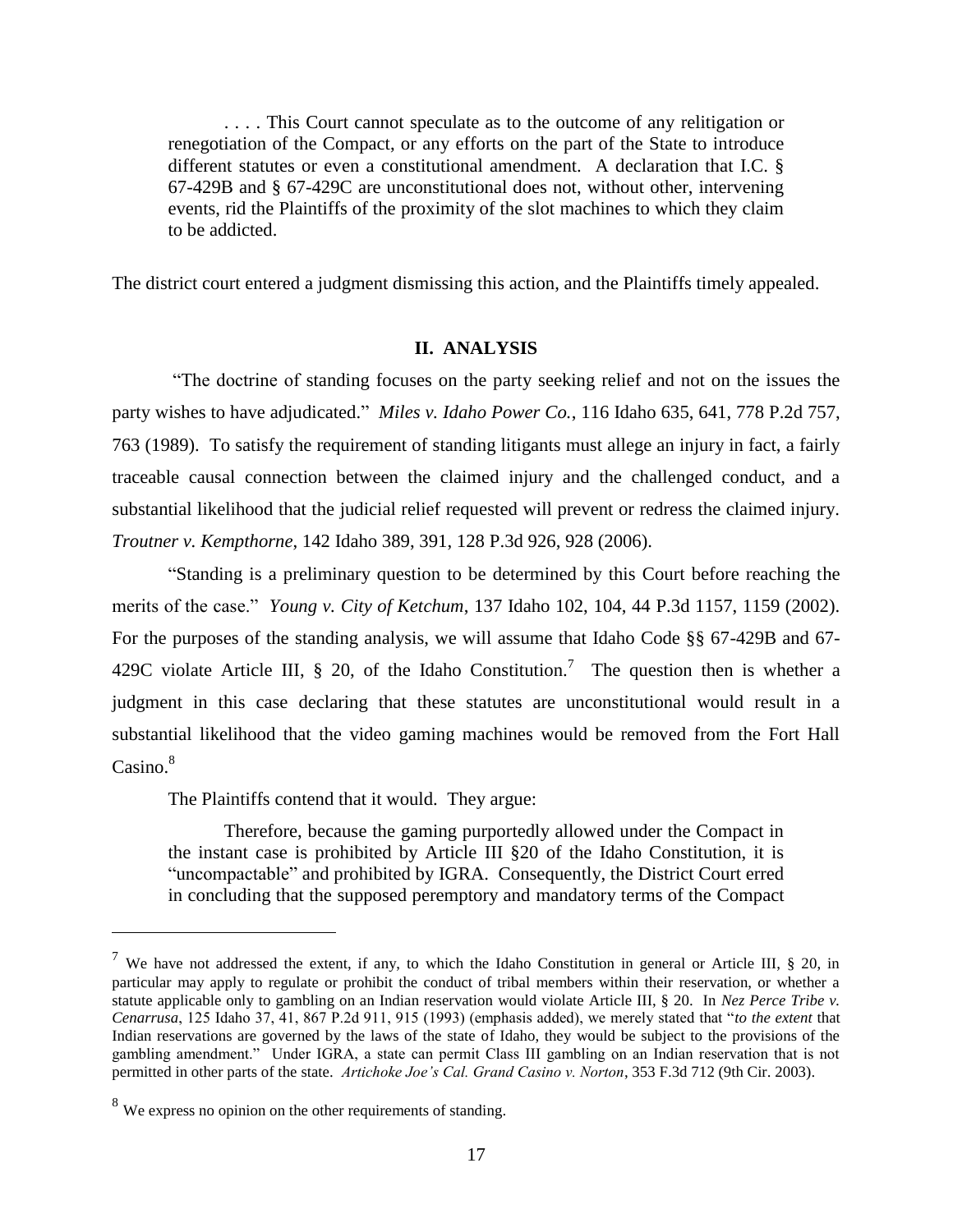render speculative the redressability of Knox and Doton"s [sic] injuries. If the District Court grants the requested declaratory judgment, the Compact is illegal, void, and a nullity from its inception, and the State would not be bound by its terms allowing the tribal video slot machines.

If, as the District Court and the State maintain, any further litigation with the tribes or other action were required in the event the requested declaratory judgment were granted, the result would be a foregone conclusion. . . . Thus, the requested declaratory judgment would redress Knox and Dotson"s injuries because it would void as plainly illegal the tribal gaming Compact, resulting in the video slot machines being *prohibited* by IGRA. (Emphasis in original.)

The Plaintiffs" argument fails to appreciate the conclusive effect of the decision in *Idaho v. Shoshone-Bannock Tribes*, 465 F.3d 1095 (9th Cir. 2006). "As a matter of federal law, an Indian tribe is subject to suit only where Congress has authorized the suit or the tribe has waived its immunity." *Kiowa Tribe of Okla. v. Mfg. Techs., Inc.*, 523 U.S. 751, 754 (1998). Neither the Plaintiffs nor the State could sue the Tribes without either congressional authorization or the Tribes' consent. "Congress passed the Indian Gaming Regulatory Act in 1988 in order to provide a statutory basis for the operation and regulation of gaming by Indian tribes." *Seminole Tribe of Fla. v. Fla.*, 517 U.S. 44, 48 (1996). "The Indian Gaming Regulatory Act provides that an Indian tribe may conduct certain gaming activities only in conformance with a valid compact between the tribe and the State in which the gaming activities are located." *Id*. at 47. In the Act, Congress waived tribal immunity with respect to "any cause of action initiated by a State or Indian tribe to enjoin a class III gaming activity located on Indian lands and conducted in violation of any Tribal-State compact entered into under paragraph (3) [of 25 U.S.C. § 2710] that is in effect." 25 U.S.C. § 2710(d)(7)(A)(ii). Congress has not waived tribal immunity with respect to any other lawsuits brought by a state under IGRA, nor has it waived tribal immunity with respect to any lawsuit brought by citizens of a state. In addition, the Plaintiffs assert, "A tribal-state compact is equivalent to a contract." There are only two parties to the Compact at issue in this case: the State and the Tribes. They would both have to be parties to any litigation seeking to void or alter the Compact.

In *Shoshone-Bannock Tribes*, the State of Idaho and the Tribes waived their respective sovereign immunities in order to litigate whether the tribal video gaming at issue in this case is permissible under the Compact. The Compact did not specify the types of Class III gaming that were permitted. It merely provided that "the Tribes may operate in its gaming facilities located on Indian Lands any gaming activity that the State of Idaho "permits for any purpose by any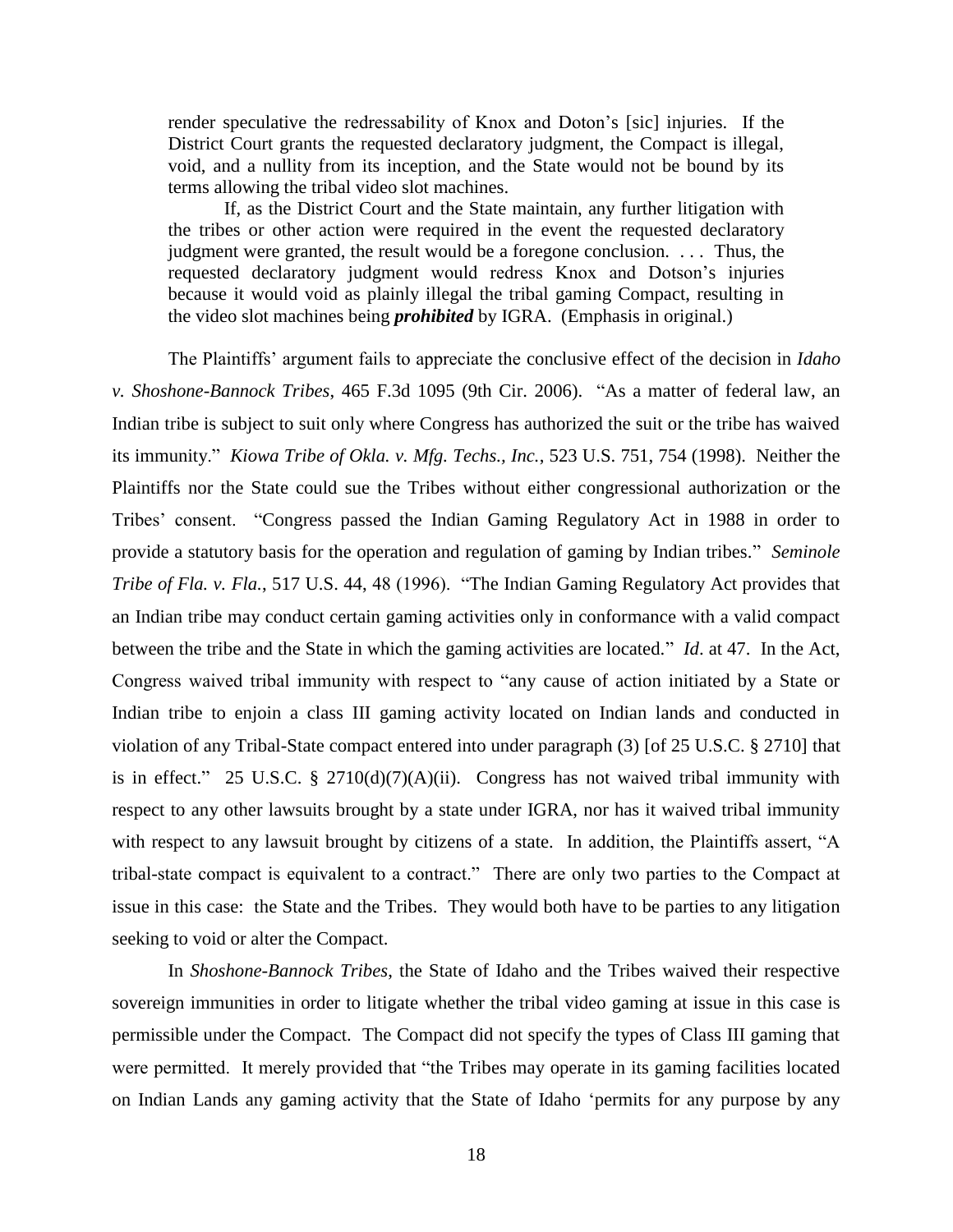person, organization, or entity," as the phrase is interpreted in the context of the Indian Gaming Regulatory Act." Compact,  $\S_4(a)$ . The State contended that tribal video gaming machines were not permitted under the Compact.

The central issue in *Shoshone-Bannock Tribes* was the types of Class III gaming allowed on the Fort Hall Indian Reservation, and specifically whether tribal video gaming machines were permitted. The resolution of that issue was dependent upon the effect that the passage of Proposition One had on the Compact. When referring to the proceedings in the federal district court, the Circuit Court stated, "The voters" approval of Proposition One narrowed the dispute before the district court by clarifying Idaho"s public policy regarding tribal video gaming machines." *Id*. at 1098.

In its recitation of relevant facts, the Circuit Court noted:

Proposition One added two sections to the Idaho Code, 67-429B and 67-429C. Section 429B allows "Indian tribes . . . to conduct gaming using tribal video gaming machines pursuant to state-tribal gaming compacts which specifically permit their use." Idaho Code § 67-429B(1). Section 429C authorizes tribes to amend their gaming compacts to permit the use of tribal video gaming machines. . . . .

Shortly after Proposition One became law, the Coeur d"Alene, Kootenai, and Nez Perce Tribes employed the amendment procedure in Idaho Code section 67-429C(2) to amend their compacts with Idaho by incorporating the terms of 67- 429C(1). The amendments granted them the right to operate tribal video gaming machines, subject to the statute's limitations of numbers and requirements of school payments.

465 F.3d at 1097-98. The Court held, "The plain language of section 4 [of the Compact] authorizes the Tribes to operate video gaming machines because Idaho permits three other tribes to operate tribal video gaming machines in the state. . . . The Coeur d"Alene, Kootenai, and the Nez Perce Tribes all legally operate tribal video gaming machines in Idaho pursuant to Idaho Code section 67-429B." *Id*. at 1098-99 (footnote omitted). The Court also held that the Tribes were not bound by Idaho Code § 67-429C. *Id*. at 1102. The Court concluded, "The Tribes are entitled to a mandatory amendment of the Compact stating that they are authorized to conduct tribal video gaming, as the other tribes have been permitted to do." 465 F.3d at 1102.

The Plaintiffs note that in *Shoshone-Bannock Tribes* the State did not raise as an issue the constitutionality of Idaho Code §§ 67-429B and 67-429C. They argue that if those statutes are held unconstitutional, the Defendants would be duty-bound to bring "a declaratory judgment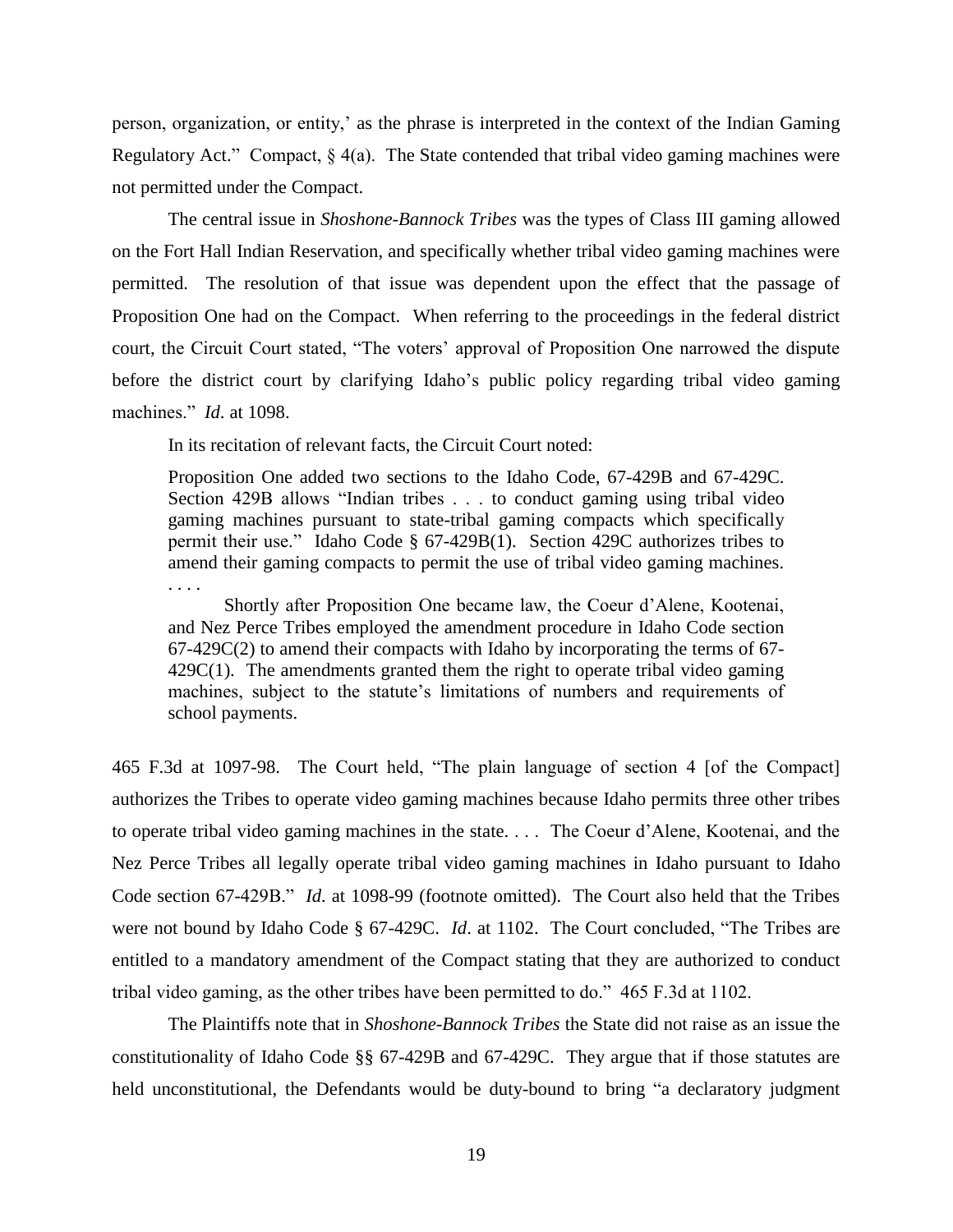action to have the Class III gaming provisions of the Compact declared void as illegal." They also state, "That it may be necessary for the State to raise this issue in federal district court once the requested declaratory judgment is entered does not somehow render the result "speculative," contrary to the District Court's conclusion. Such action by the State and other state officials would essentially be self executing . . . ."

The Compact itself did not specify what types of Class III gaming were permitted on the Fort Hall Reservation. It was the federal court's interpretation of the Compact that did so. The judgment in *Shoshone-Bannock Tribes* is final, and it would be res judicata in any further litigation between the State and the Tribes as to whether the tribal video gaming is permissible. The fact that the State did not raise the constitutionality of sections 67-429B and 67-429C in that case would not prevent res judicata from barring future litigation. Under federal law, "a final judgment on the merits of an action precludes the parties or their privies from relitigating issues that were or could have been raised in that action." *Kremer v. Chem. Constr. Corp.*, 456 U.S. 461, 467 n.6 (1982). As the Supreme Court stated in *Nevada v. U.S.*, 463 U.S. 110, 129-30 (1983) (citations omitted):

Simply put, the doctrine of *res judicata* provides that when a final judgment has been entered on the merits of a case, "[i]t is a finality as to the claim or demand in controversy, concluding parties and those in privity with them, not only as to every matter which was offered and received to sustain or defeat the claim or demand, but as to any other admissible matter which might have been offered for that purpose." The final "judgment puts an end to the cause of action, which cannot again be brought into litigation between the parties upon any ground whatever."

In *Shoshone-Bannock Tribes*, whether or not the Tribes could conduct tribal video gaming was the issue to be decided in the lawsuit. The resolution of that issue was based upon the voters" approval of Proposition One. The assertion that Proposition One was unconstitutional is a legal argument that the State could have made to prohibit tribal video gaming, but it did not make that argument. Even though the State did not raise the constitutionality of Proposition One as an issue, the judgment in *Shoshone-Bannock Tribes* would preclude further litigation between the State and the Tribes as to whether tribal video gaming was permissible under the Compact and whether the Compact is valid under IGRA. Res judicata applies even if the prior judgment "may have been wrong or rested on a legal principle subsequently overruled in another case."